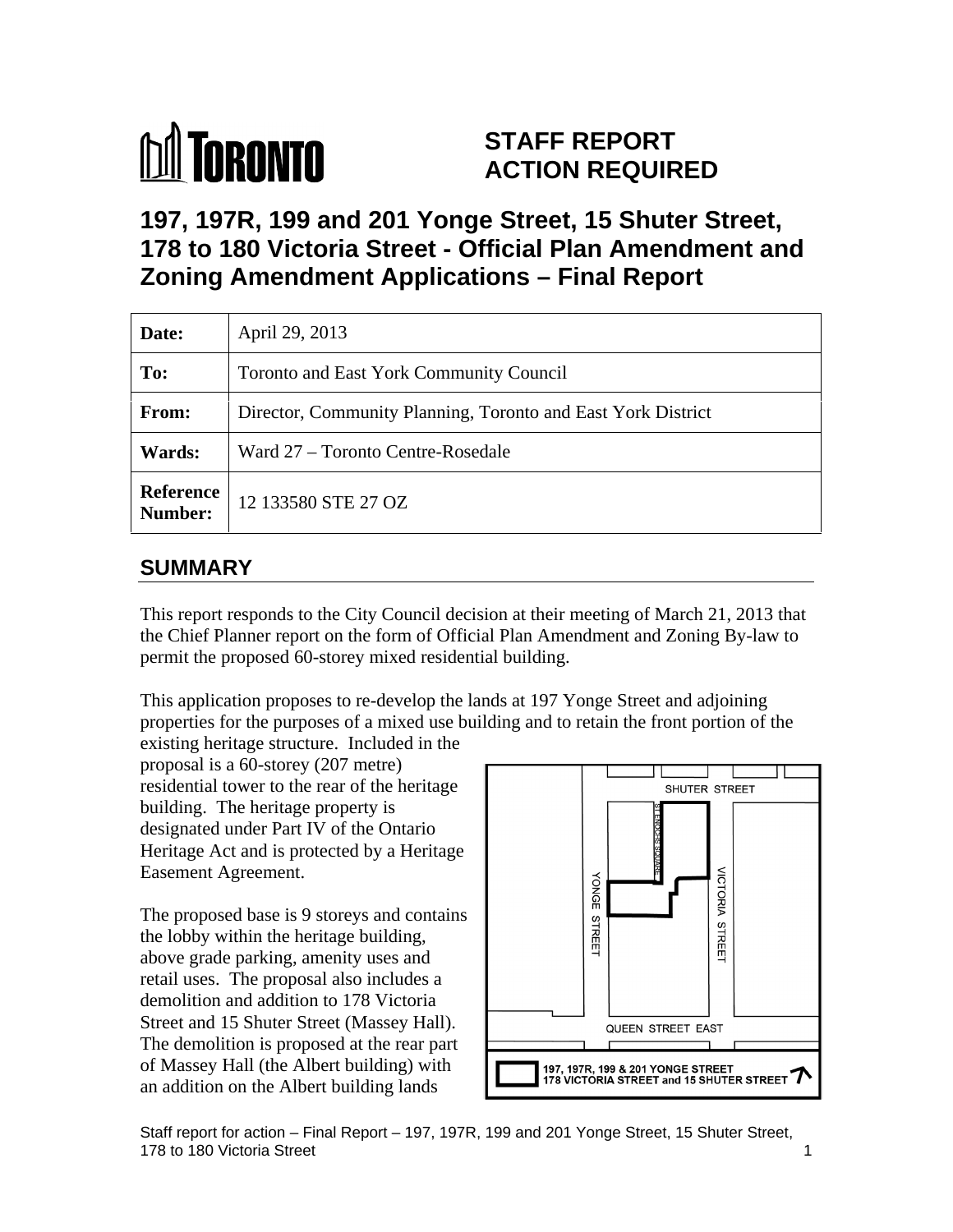and lands immediately adjacent to the Albert building that will be conveyed to Massey Hall as part of the Section 37 contribution of 197 to 201 Yonge Street.

# **RECOMMENDATIONS**

# **If City Council adopts the recommendations of the Toronto and East York Community Council to approve Application 12 133580 STE 27 OZ for 197, 197R, 199 and 201 Yonge Street, then:**

- 1. City Council authorize an amendment to the Official Plan, for the lands at 197, 197R, 199 and 201 Yonge Street substantially in accordance with the draft Official Plan Amendment attached as Attachment No. 1 to report (April 29, 2013) from the Director, Community Planning, Toronto and East York District.
- 2. City Council authorize an amendment to Zoning By-law 438-86 for the former City of Toronto, for the lands at 197, 197R, 199 and 201 Yonge Street substantially in accordance with the draft Zoning By-law Amendment attached as Attachment No. 2 to report (April 29, 2013) from the Director, Community Planning, Toronto and East York District.
- 3. City Council authorize the City Solicitor to make such stylistic and technical changes to the draft Official Plan Amendment and draft Zoning By-law Amendment as may be required.
- 4. Before introducing the necessary Bills to City Council for enactment, City Council require the owner of the lands at 197, 197R, 199 and 201 Yonge Street to address all such issues and if required by the Executive Director of Engineering and Construction Services that the owner has entered into a secured Agreement with the City to ensure the provision of (a) the Functional Servicing Report, to the satisfaction of the Executive Director of Engineering and Construction Services; and (b) the Transportation Study, to the satisfaction of the General Manager of Transportation Services, should it be determined that improvements to such infrastructure are required to support this development.
- 5. Before introducing the necessary Bills to City Council for enactment, City Council require the Owner to enter into one or more Agreement(s) pursuant to Section 37 of the Planning Act to secure the following at the owner's sole expense to the satisfaction of the City Solicitor, the Chief Planner and the Manager, Heritage Preservation Services:
	- i. \$1,000,000.00 payment by the owner to the City of an indexed cash contribution towards streetscape improvements for St. Enoch's Lane, Shuter Street and Victoria Street prior to introduction of the bills;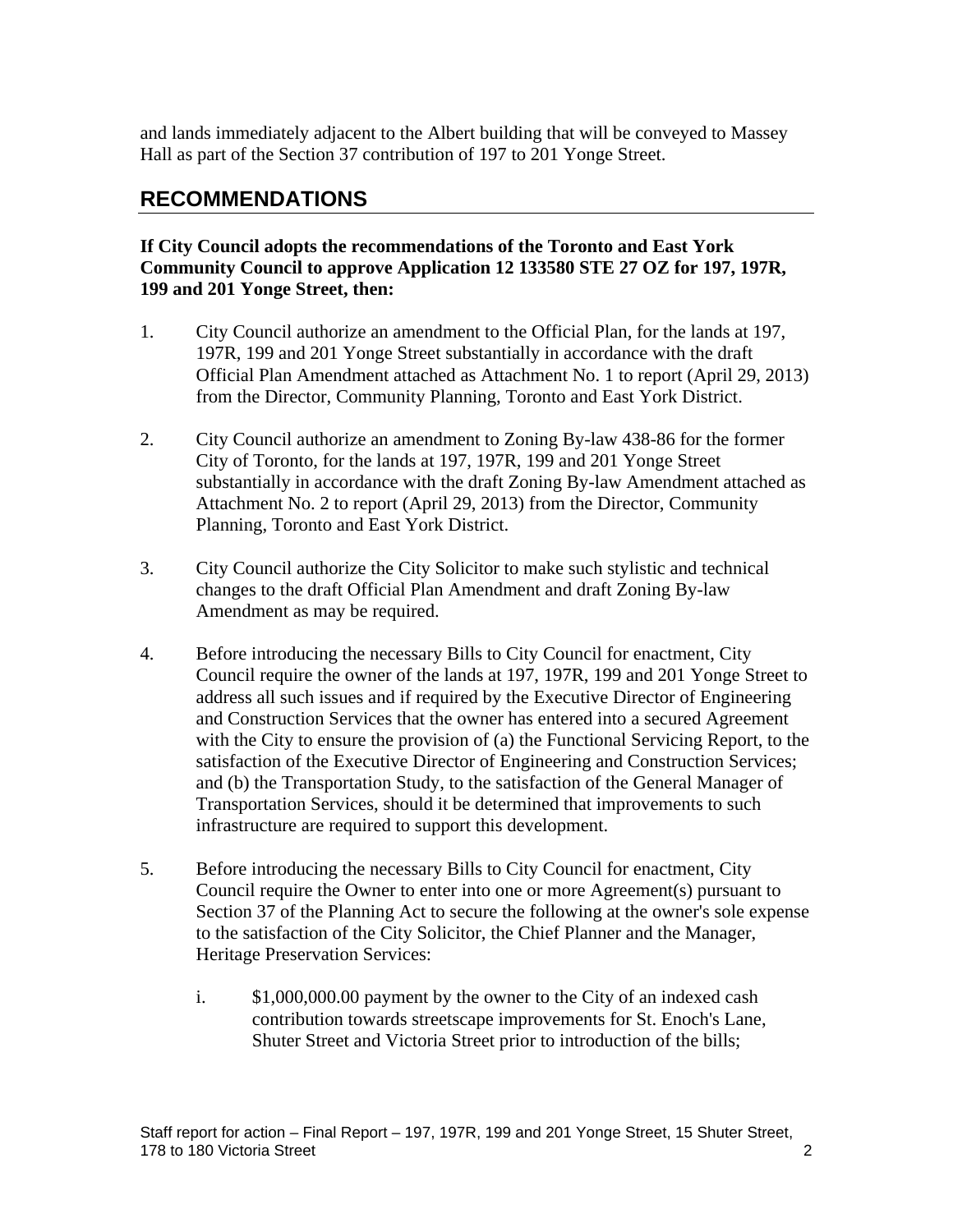- ii. provide prior to the issuance of the first above grade permit, a public art contribution to be used on the site of the greater of \$1,300,000.00 or the value of not less than one percent of the gross construction cost, of all buildings and structures on the lands in accordance with the Percent for Public Art Program to be paid at time of first building permit;
- iii. the owner of the site at their cost, convey the rear approximately 449.6 sq.m. portion of the Site directly adjacent to Massey Hall known as 15 Shuter Street at nominal cost to the owner of Massey Hall being The Corporation of Massey Hall and Roy Thomson Hall ("Massey"), a not-for profit charitable organization, upon bills being introduced to Council such conveyance to be consolidated with the Massey Hall lands located at 15 Shuter Street, 178 and 180 Victoria Street to include the freehold conveyance of such portion of the Site, together with appropriate easements over portions of the Site for construction, access, and future operations, together with rights to Massey to construct in a timely fashion and in accordance with a Construction Phasing Plan, and thereafter to maintain such addition. The conveyed lands are to be used for the sole purpose of expansion to Massey Hall known as 15 Shuter Street in order to implement a maximum 6-storey addition to the existing designated building on the Massey Hall lands, such addition to be constructed to the rear of the existing Massey Hall auditorium and to include a two level basement and two level mechanical penthouse connected to the existing Massey Hall auditorium, and to be for the purpose of Massey Hall providing a larger, modern and needed space for performers, multiple elevators, new back-of-house space, new at grade loading facilities, new patron facilities including washrooms and lounge areas, administrative office space and performance space, substantially in accordance with site plan application 12-256738 STE 27 SA all to the satisfaction of the Chief Planner and the Manager, Heritage Preservation Services. Such easement(s) to provide access to such addition over the Site, on a permanent basis and during construction and completion of such addition;
- vi. that the owner of the Site enter into and register a Three Party Agreement on title to the Site and the Massey Hall, with the City and the owner of the Massey Hall, to secure amongst other matters, the conveyance and easement(s) to Massey Hall, to ensure the limited purpose of the conveyance and easements required in iii.; a Construction Phasing Plan which provides for the construction of the owner's Development and the Massey Hall Development, as well as the operation of Massey Hall during construction and the necessary rights in order that Massey is reasonably able to construct in a timely manner the completion of the Massey Hall Development; to address the timing of any removal of all or any portion of the structure related to the Albert building and to require a Heritage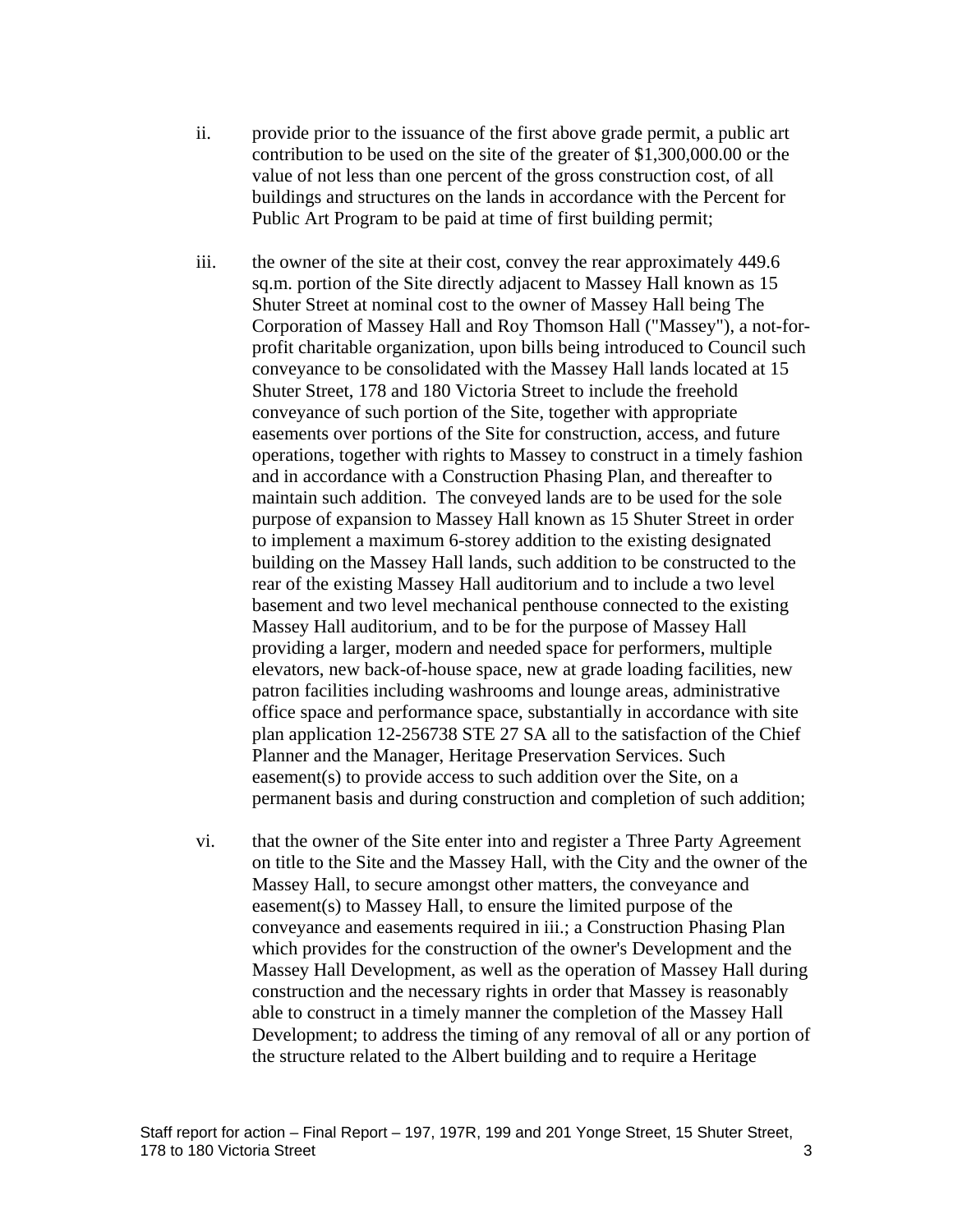Easement Agreement be entered into by the owner of Massey Hall with the City; and

- vii. that amongst other matters, the removal of all or any portion of the structure related to the Albert building shall not occur until the City is satisfied that the Development will proceed immediately following, provided if the owner does not proceed and thereafter continue with construction of the Development within one year of providing notice of commencement of removal of all or any portion of the structure related to the Albert building, Massey may proceed to construct the Massey Hall Development, in phases or as one phase.
- 6. City Council require prior to the issuance of Final Site Plan Approval for all or any portion of the site through the Site Plan Approval process under Section 41(16) of the Planning Act and Section 114 of the City of Toronto Act that shall include such matters as:
	- i. provide a detailed Conservation Plan substantially in accordance with the conservation work described in the HIA to the satisfaction of the Manager Preservation Services;
	- ii. that the owner of the Site submit an Interpretation Plan that interprets the cultural heritage values of the heritage property on the Site and implement such Plan, to the satisfaction of the Manager, Heritage Preservation Services; and services and services and services and services and services and services and services and services and services and services are  $\mathbb{R}^n$
	- iii. that the owner of the Site submit, implement and maintain a Lighting Plan for the sensitive illumination of the Yonge Street elevation of the heritage property on the Site to enhance the building's heritage character, to the satisfaction of the Manager, Heritage Preservation Services.
- 7. City Council direct that if, for whatever reason, the development at 197, 197R, 199 and 201 Yonge Street does not proceed within 5 years from the passage of the bills by City Council, that the obligations as required through recommendation 5.iii. shall still be required but that the site specific Official Plan and Zoning Amendments shall be null and void and the plans and drawings must be resubmitted to the City of Toronto for approval.

# **Financial Impact**

The recommendations in this report have no financial impact.

# **DECISION HISTORY**

At their meeting of March 21, 2013 City Council considered a Refusal Report regarding an Official Plan Amendment and Zoning By-law Amendment application to permit a mixed use building and to retain the front portion of the existing heritage structure.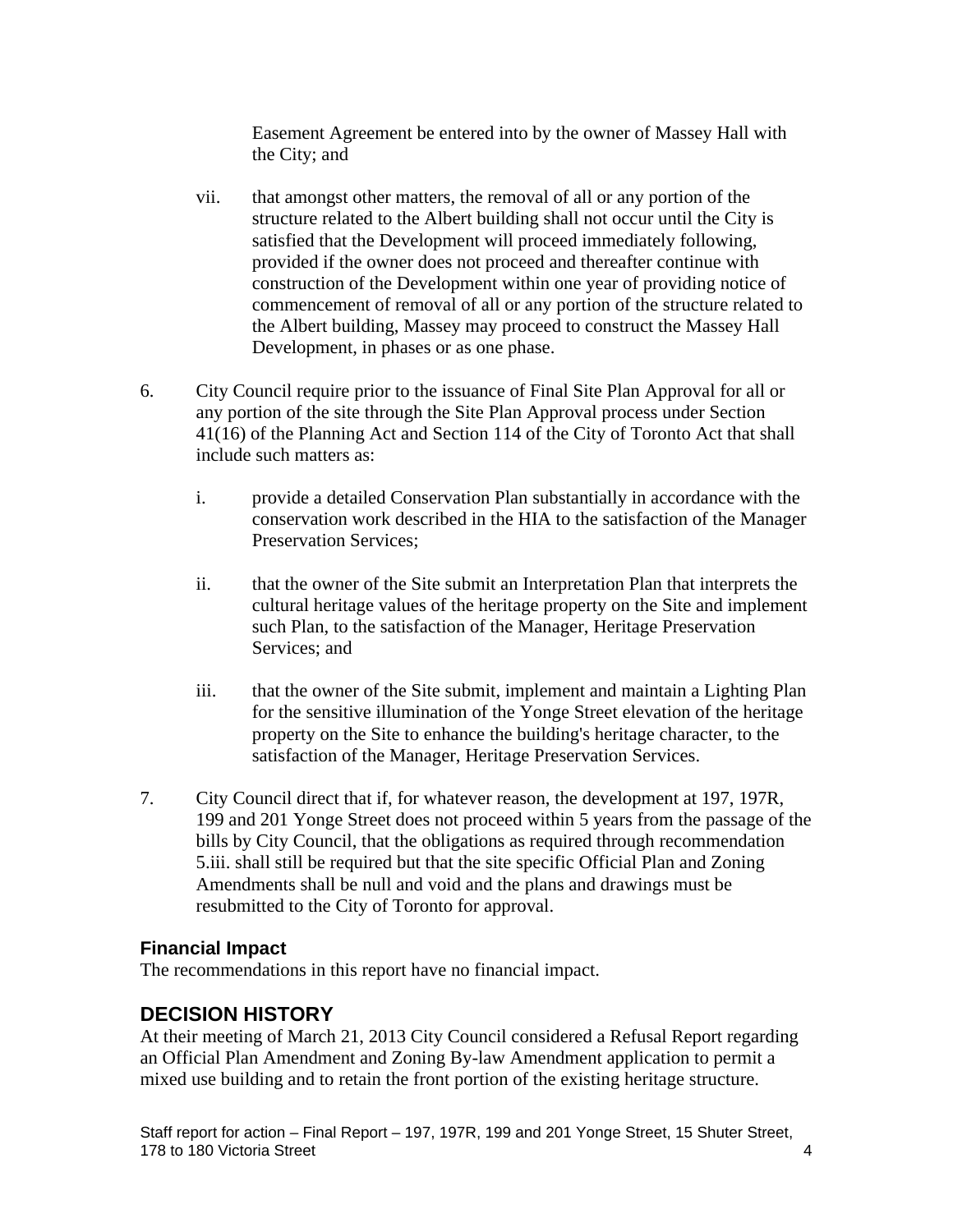Included in the proposal is a 60-storey (207 metre) residential tower to the rear of the heritage building. The heritage property is designated under Part IV of the Ontario Heritage Act and is protected by a Heritage Easement Agreement. The proposed base is <sup>9</sup> storeys and contains the lobby within the heritage building, above grade parking, amenity uses and retail uses. That report reviewed and recommended refusal of the application. The refusal recommendation was based on a number of factors: the proposed building does not provide separation to the adjacent structure to the south creating an unsupportable adjacency issue; the site is deficient in vehicular and bicycle parking; and the massing precedent for the City.

The following is the decision on agenda item TE22.6 as rendered by City Council:

- 1. City Council authorize the City Clerk to provide notice of a statutory public meeting for the property known as 197 to 201 Yonge Street (the Site) as well as the property municipally known as 15 Shuter Street, 178 and 180 Victoria Street (the Existing Massey Hall Lands) to be scheduled for the May 14, 2013 meeting of the Toronto and East York Community Council as per the requirements of the Planning Act.
- 2. City Council direct the Chief Planner and Executive Director, City Planning to submit to the May 14, 2013 meeting of the Toronto and East York Community Council a further report for the Site and the Existing Massey Hall Lands which includes draft implementing Official Plan and Zoning By-law Amendments in a form which provides for:
	- a. the development of the Site (the Development) substantially as proposed by the Owner based on the most recent site plan submitted dated November 8, 2012, on file with the City Planning Division; and
	- b. the development substantially as proposed by Massey Hall known as 15 Shuter Street based on its site plan application filed with the City on October 2, 2013 (the "Massey Hall Development"), which requires amendments to the Zoning By-law to accommodate relief for matters including but not limited to density, parking, setbacks and loading;

together with appropriate recommendations, and including the owner of the Site to enter into and register a Section 37 Agreement to the satisfaction of the City Solicitor, the Chief Planner and the Manager, Heritage Preservation Services the details of which shall be confirmed by the owner prior to the issuance of the statutory public notice and including but not limited to the following:

i. an indexed payment to the City for streetscape improvements for St. Enoch's Lane, Shuter Street and Victoria Street;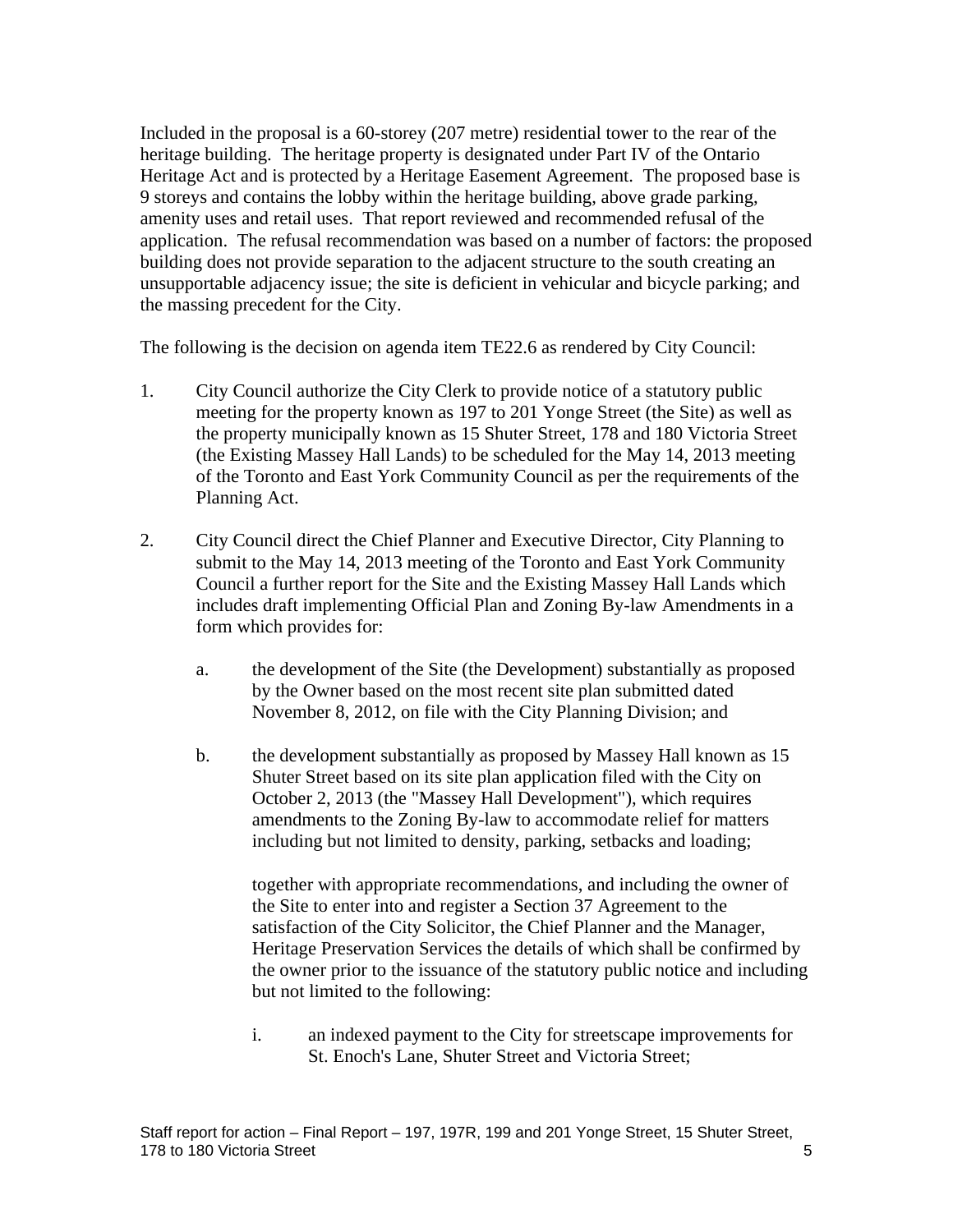- ii. provide, prior to the issuance of the first above grade building permit, a public art contributions in accordance with the Percent for Public Art Program for a value not less than one percent of the gross construction cost, of all buildings and structures on the lands to be paid at time of first building permit;
- iii. that the owner of the Site, at their cost, convey the rear approximately 449.6 sq.m. portion of the Site directly adjacent to Massey Hall known as 15 Shuter Street at nominal cost to the owner of Massey Hall being The Corporation of Massey Hall and Roy Thomson Hall ("Massey"), a not-for-profit charitable organization, together with appropriate easements and rights to build in a timely fashion to Massey Hall;
- iv. securing of appropriate related heritage matters to the satisfaction of the Manager, Heritage Preservation Services;
- v. that the owner of the Site enter into and register a Three Party Agreement on title to the Site and the Massey Hall known as 15 Shuter Street lands, with the City and the owner of the Massey Hall lands, to secure amongst other matters, the conveyance and easement(s) to Massey Hall; to ensure the limited purpose of such conveyance and easements; a Construction Phasing Plan which provides for the construction of the owner's Development and the Massey Hall Development and to require a Heritage Easement Agreement be entered into by the owner of Massey Hall with the City;
- vi. appropriate Letters of Credit to secure matters; and
- vii. such other matters as may be recommended in the further report requested.
- 3. City Council direct that a minimum of 131 parking spaces be provided and maintained on the site for residents and no spaces be provided for visitors at the property municipally known as 197 to 201 Yonge Street.
- 4. City Council direct that a minimum of 308 bicycle parking spaces for use by occupants shall be provided and maintained on the lot for the use of residents of the lot.

# **COMMENTS**

As directed, Planning staff have consulted with the City Solicitor, Strategic Initiatives, Policy and Research and Buildings staff to prepare a site-specific Official Plan Amendment and Zoning By-law to implement the proposed development. A draft of the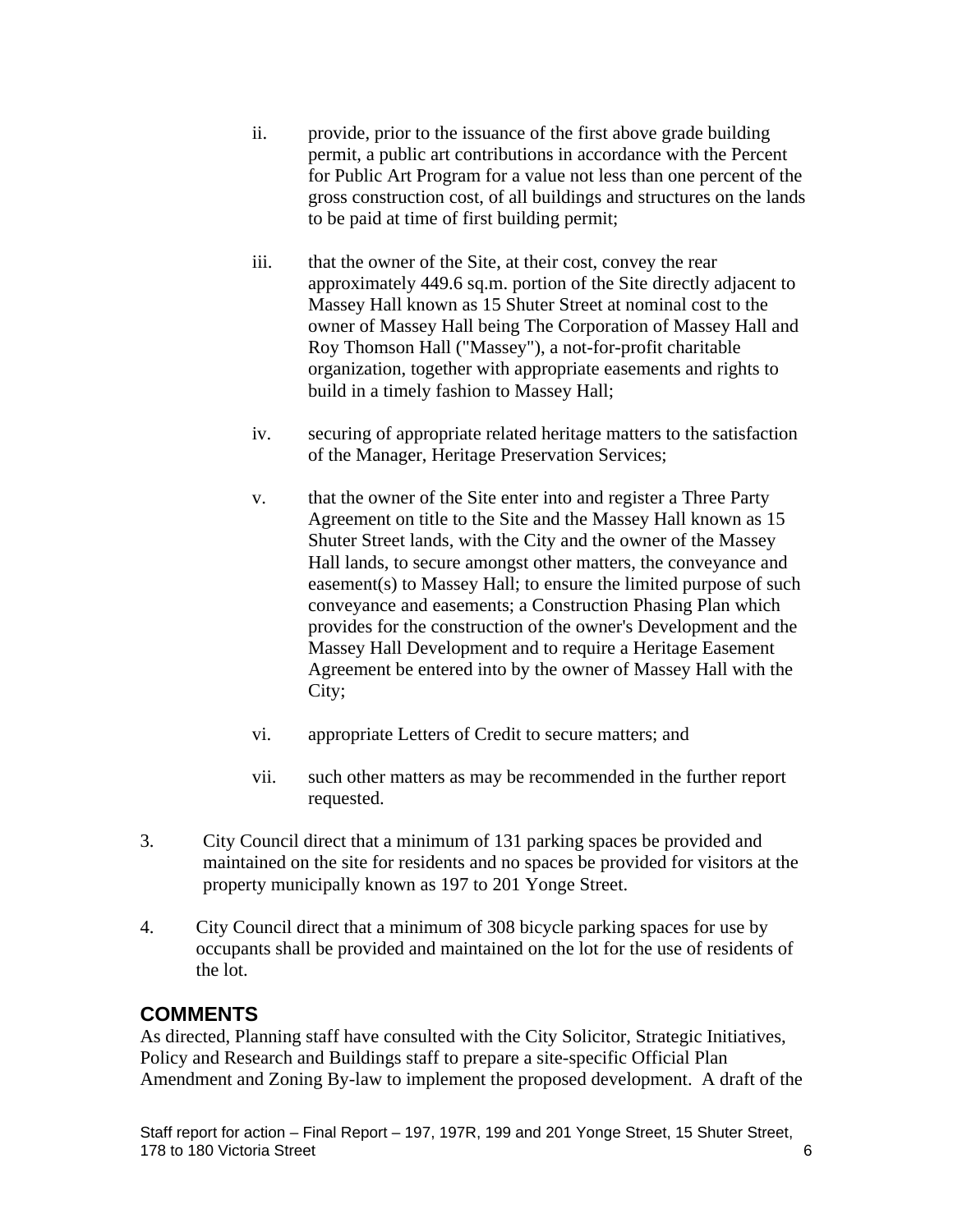Zoning By-law is appended as Attachment 2 and a Section 37 Agreement is being drafted to address the recommendations of Council.

# *Massey Hall*

Massey Hall is an important heritage structure in the City of Toronto and within the Theatre Block. The building was home to the Toronto Symphony until they relocated to the new Roy Thompson Hall in 1982. Massey Hall is a designated heritage building and included on the City of Toronto Heritage Inventory and is also designated a National Historic site since 1981.

The Planning Rationale Report noted that as part of the application for 197-201 Yonge Street a portion (450 sq.m.) of the rear of the site fronting onto Victoria Street and immediately adjacent to Massey Hall is to be conveyed to Massey Hall . This is discussed in the applicant's report as being a key element of the development proposal.

A site plan application for redevelopment of those lands has been submitted by Massey Hall (file no. 12-256738 STE 27 SA). The site plan proposal is to demolish the existing Albert building at the rear of Massey Hall and to construct a 10,830 sq.m. (6-storey) addition to the rear of the existing Massey Hall on the Albert building site and conveyed lands. The proposal includes renovations to the existing Massey Hall to conserve the historic building while the addition would provide new space for performers, new patron facilities, administrative offices as well as new back-of-house space. Passarelles which are elevated glass walkways are proposed on the east and west facades to link the front gallery area to the new patron facilities in the addition at the rear of the building. The passarelles will be accessed by patrons internally from the second and third floor of the auditorium, and will also provide enhanced access to the elevators in the new addition for disabled patrons. The addition would permit loading and unloading for events to be done at the rear of the building.

Transportation Services has received an application from The Corporation of Massey Hall and Roy Thompson Hall to allow various encroachments over the road allowance to accommodate: the passarelles; a weather protection canopy is proposed for the front of Massey Hall projecting over Shuter Street. The existing ground level fire escapes exiting onto Victoria Street and St. Enoch's Square will be retained. The proposed encroachments will not negatively impact on the public right of way and comply with the conditions of approval listed in Municipal Code Chapter 743. The encroachments will be formalized through an encroachment agreement that is currently being processed by Transportation Services.

Although the site plan application is not part of this report, the draft zoning by-law for the subject site at 197-201 Yonge Street includes the lands for Massey Hall. Through the review of the site plan application some minor by-law deficiencies were identified on the Massey Hall lands primarily because the existing heritage building pre-dates current zoning standards. The draft by-law attached was considered the most appropriate planning tool to use to address both sites in a comprehensive and efficient manner.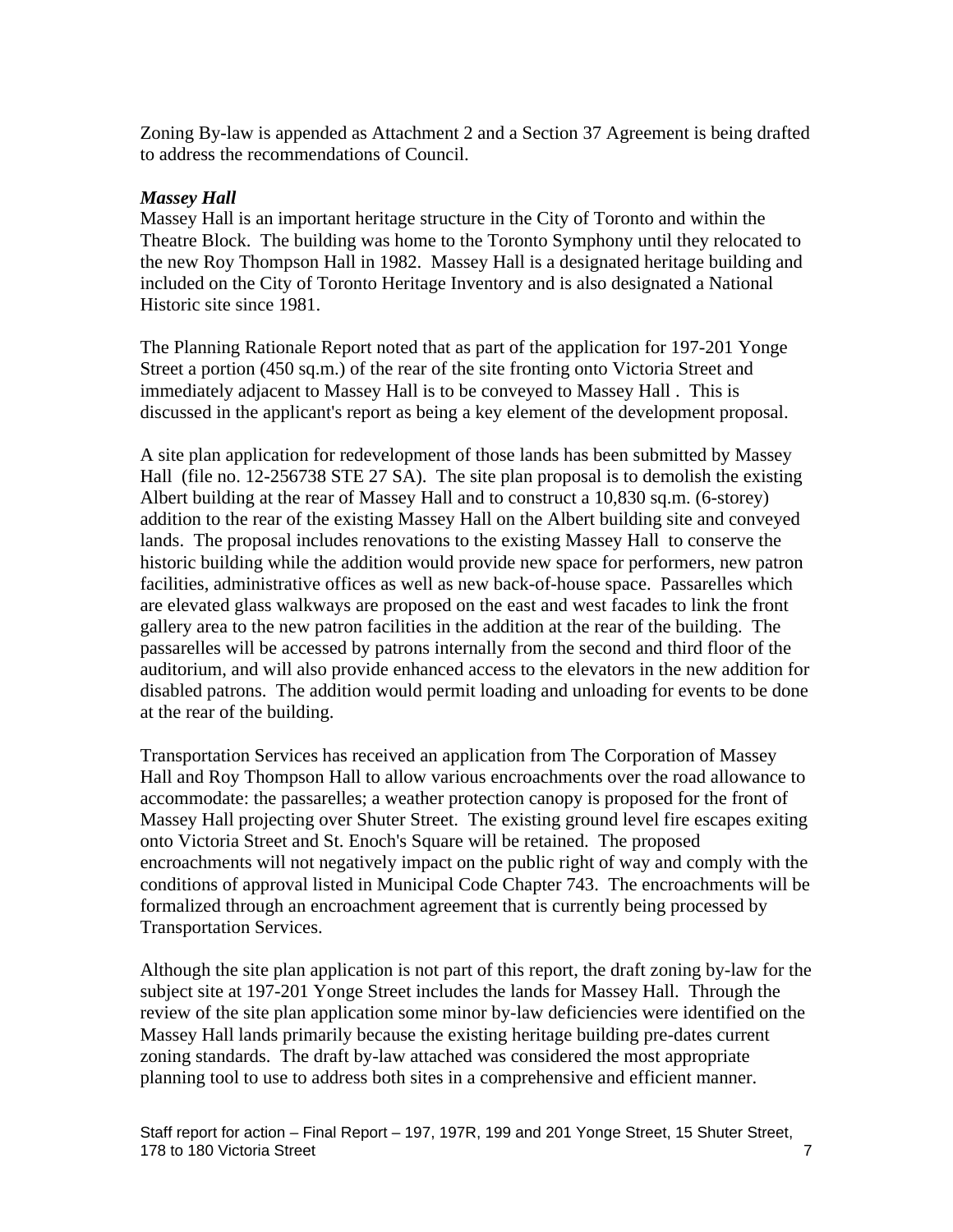# **Section 37**

Section 37 benefits have been discussed between the applicant and the Ward Councillor in consultation with legal, planning and heritage staff. Staff recommend the following:

- i. \$1,000,000.00 payment by the owner to the City of an indexed cash contribution towards streetscape improvements for St. Enoch's Lane, Shuter Street and Victoria Street prior to introduction of the bills. The improvements shall be in accordance with the City of Toronto Streetscape Manual and the Downtown Yonge BIA streetscape initiatives in the area;
- ii. Provide prior to the issuance of the first above grade permit, a public art contribution to be used on the site of the greater of \$1,300,000.00 or the value of not less than one percent of the gross construction cost, of all buildings and structures on the lands in accordance with the Percent for Public Art Program to be paid at time of first building permit;
- iii. the owner of the site at their cost, convey the rear approximately 449.6 sq.m. portion of the Site directly adjacent to Massey Hall known as 15 Shuter Street at nominal cost to the owner of Massey Hall being The Corporation of Massey Hall and Roy Thomson Hall ("Massey"), a not-for profit charitable organization, upon bills being introduced to Council such conveyance to be consolidated with the Massey Hall lands located at 15 Shuter Street, 178 and 180 Victoria Street, to include the freehold conveyance of such portion of the Site, together with appropriate easements over portions of the Site for construction, access, and future operations, together with rights to Massey to construct in a timely fashion and in accordance with a Construction Phasing Plan, and thereafter to maintain such addition. The conveyed lands are to be used for the sole purpose of expansion to Massey Hall in order to implement a maximum 6 storey addition to the existing designated building on the Massey Hall lands, such addition to be constructed to the rear of the existing Massey Hall auditorium and to include a two level basement and two level mechanical penthouse connected to the existing Massey Hall auditorium, and to be for the purpose of Massey Hall providing a larger, modern and needed space for performers, multiple elevators, new back-of-house space, new at grade loading facilities, new patron facilities including washrooms and lounge areas, administrative office space and performance space, substantially in accordance with site plan application 12-256738 STE 27 SA all to the satisfaction of the Chief Planner and the Manager, Heritage Preservation Services. Such easement(s) to provide access to such addition over the Site, on a permanent basis and during construction and completion of such addition;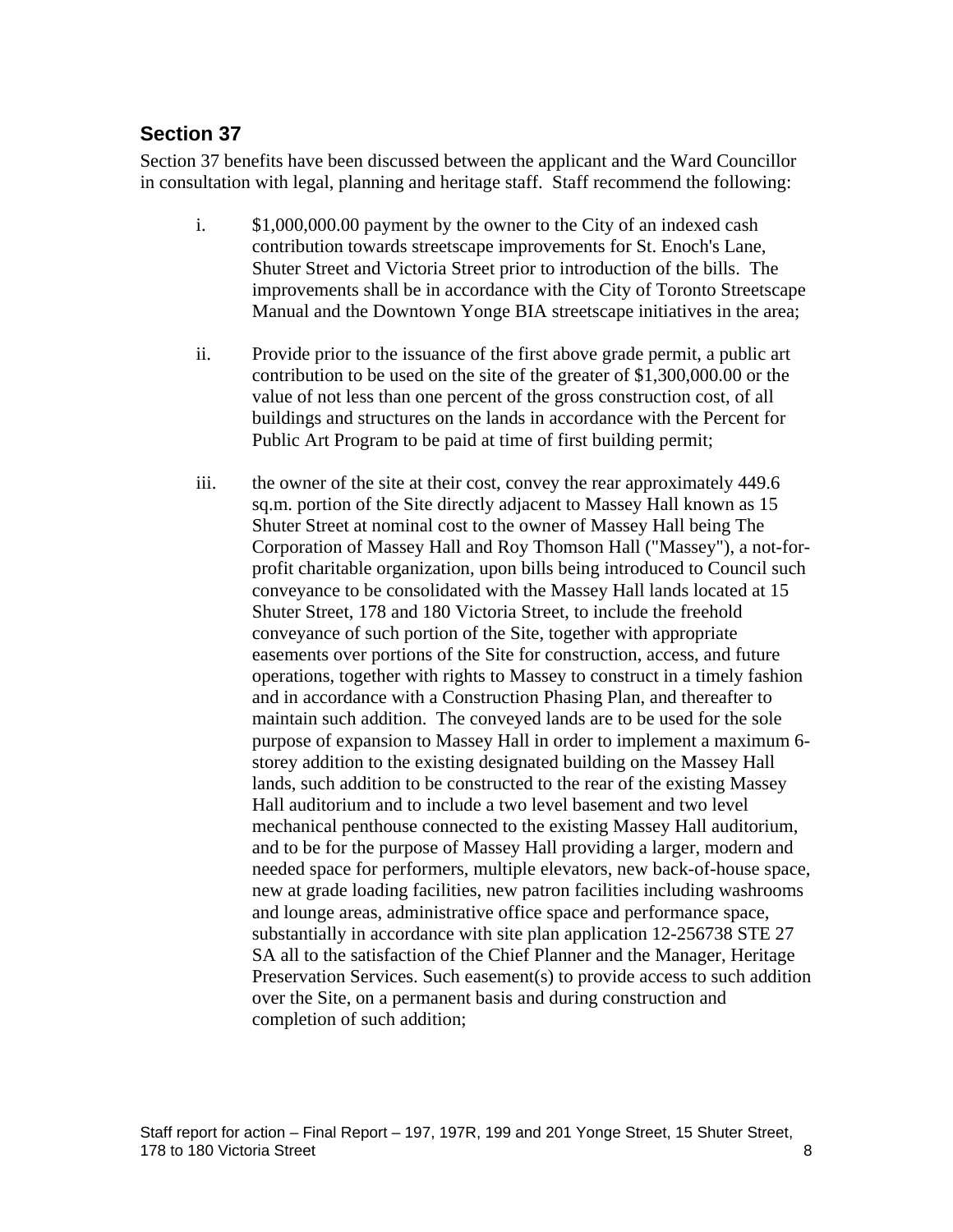- vi. that the owner of the Site enter into and register a Three Party Agreement on title to the Site and the Massey Hall lands, with the City and the owner of the Massey Hall lands, to secure amongst other matters, the conveyance and easement(s) to Massey Hall, to ensure the limited purpose of the conveyance and easements required in iii.; a Construction Phasing Plan which provides for the construction of the owner's Development and the Massey Hall Development, as well as the operation of Massey Hall during construction and the necessary rights in order that Massey is reasonably able to construct in a timely manner the completion of the Massey Hall Development; to address the timing of any removal of all or any portion of the structure related to the Albert building and to require a Heritage Easement Agreement be entered into by the owner of Massey Hall with the City; and
- vii. that amongst other matters, the removal of all or any portion of the structure related to the Albert building shall not occur until the City is satisfied that the Development will proceed immediately following, provided if the owner does not proceed and thereafter continue with construction of the Development within one year of providing notice of commencement of removal of all or any portion of the structure related to the Albert building, Massey may proceed to construct the Massey Hall Development, in phases or as one phase.
- 6. City Council require prior to the issuance of Final Site Plan Approval for all or any portion of the site through the Site Plan Approval process under Section 41(16) of the Planning Act and Section 114 of the City of Toronto Act that shall include such matters as:
	- i. provide a detailed Conservation Plan substantially in accordance with the conservation work described in the HIA to the satisfaction of the Manager Preservation Services;
	- ii. that the owner of the Site submit an Interpretation Plan that interprets the cultural heritage values of the heritage property on the Site and implement such Plan, to the satisfaction of the Manager, Heritage Preservation Services; and Services; and Services; and Services; and Services; and Services; and Services; and Services; and Services; and Services; and Services; and Services; and Services; and Services; and Services; and Services; an
	- ii. that the owner of the Site submit, implement and maintain a Lighting Plan for the sensitive illumination of the Yonge Street elevation of the heritage property on the Site to enhance the building's heritage character, to the satisfaction of the Manager, Heritage Preservation Services.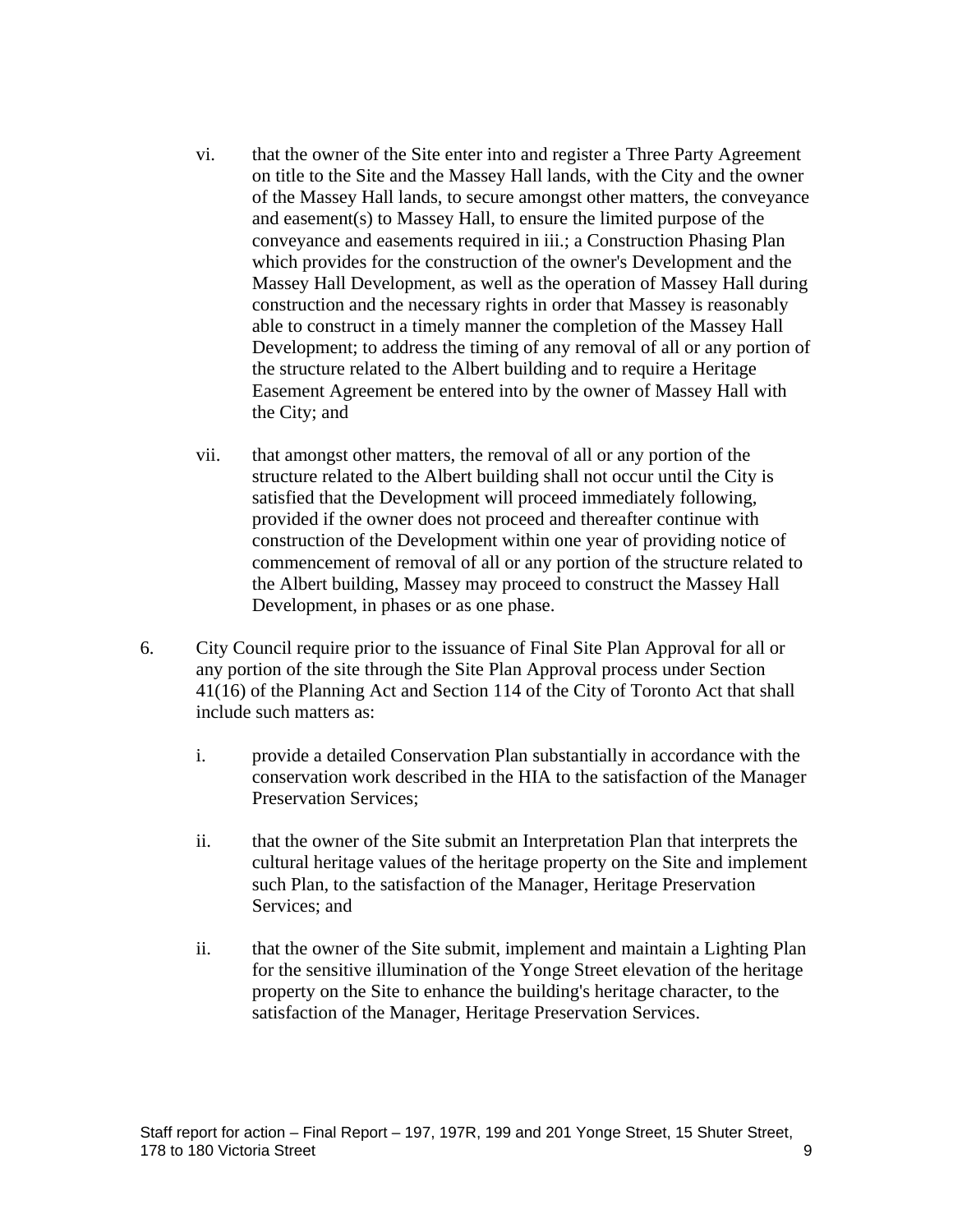7. City Council direct that if, for whatever reason, the development at 197, 197R, 199 and 201 Yonge Street does not proceed within 5 years from the passage of the bills by City Council, that the obligations as required through recommendation 5.iii. shall still be required but that the site specific Official Plan and Zoning Amendments shall be null and void and the plans and drawings must be resubmitted to the City of Toronto for approval.

# **CONTACT**

Sarah Henstock, Senior Planner Tel. No. 416-392-7196 Fax No. 416-392-1330 E-mail: shensto@toronto.ca

# **SIGNATURE**

Gregg Lintern, MCIP, RPP Director, Community Planning Toronto and East York District

(p:\2013\Cluster B\pln\teycc9107512044) – vc/es

# **ATTACHMENTS**

Attachment 1: Draft Official Plan Amendment Attachment 2: Draft Zoning By-law Amendment

 $\overline{\phantom{a}}$  , we can assume that the contract of  $\overline{\phantom{a}}$  , we can assume that the contract of  $\overline{\phantom{a}}$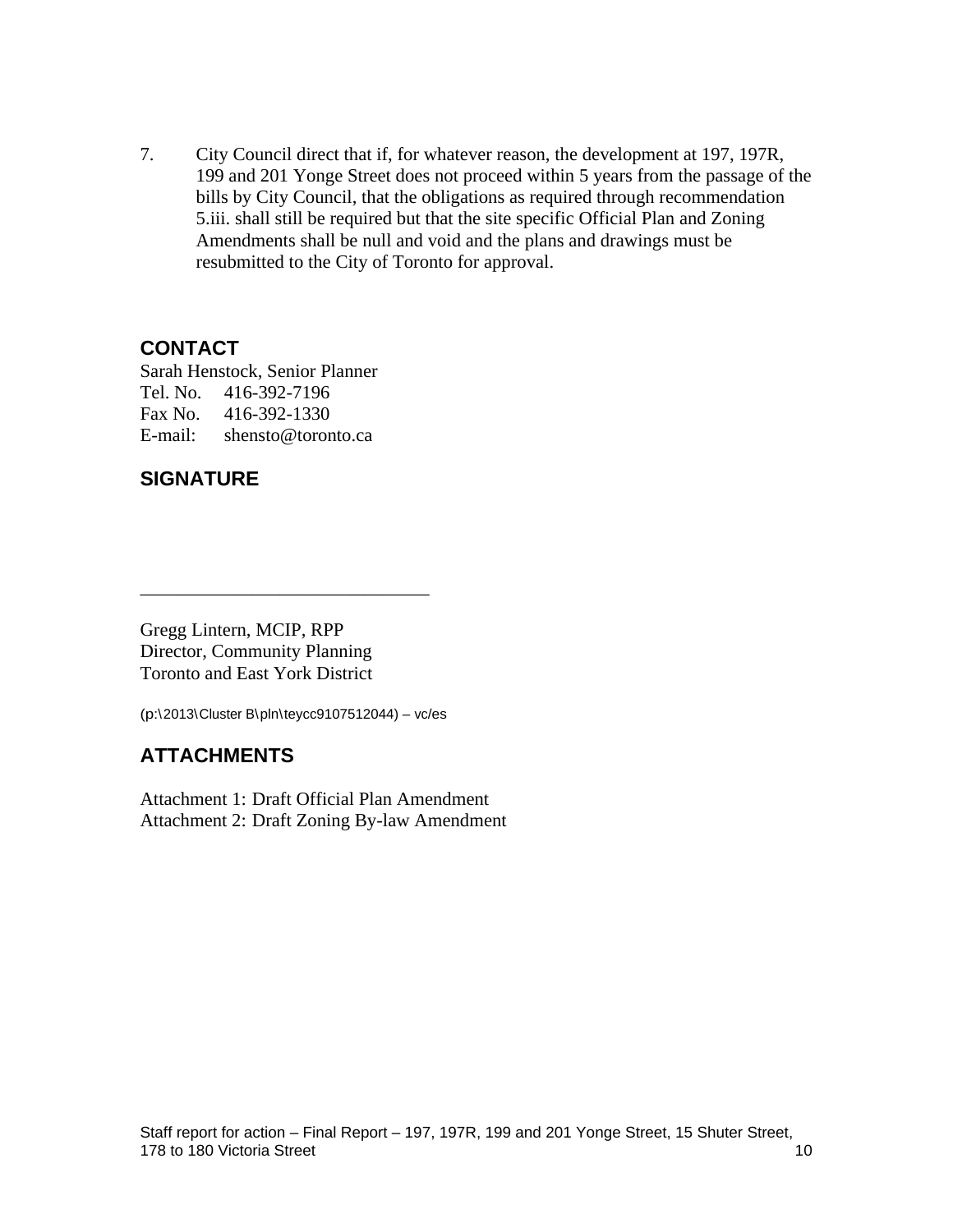### **Attachment 1: Draft Official Plan Amendment**

Authority: Toronto and East York Community Council Item ~ as adopted by City of Toronto Council on  $\sim$ , 20 $\sim$ 

Enacted by Council:  $\sim$ , 20 $\sim$ 

#### **CITY OF TORONTO**

#### **Bill No.** ~ **BY-LAW No. ~-20~**

# **To adopt an amendment to the Official Plan for the City of Toronto respecting the lands known municipally in the year 20~, as 197, 197R, 199 and 201 Yonge Street**

WHEREAS authority is given to Council under the *Planning Act*, R.S.O. 1990, c.P. 13, as amended, to pass this By-law;

WHEREAS Council of the City of Toronto has provided adequate information to the public and has held at least one public meeting in accordance with the *Planning Act*;

The Council of the City of Toronto HEREBY ENACTS as follows:

1. The attached Amendment No. 219 to the Official Plan is hereby adopted pursuant to the *Planning Act,* as amended.

ENACTED AND PASSED this  $\sim$  day of  $\sim$ , A.D. 20 $\sim$ .

ROB FORD,  $ULLI S. WATKISS,$ Mayor City Clerk

(Corporate Seal)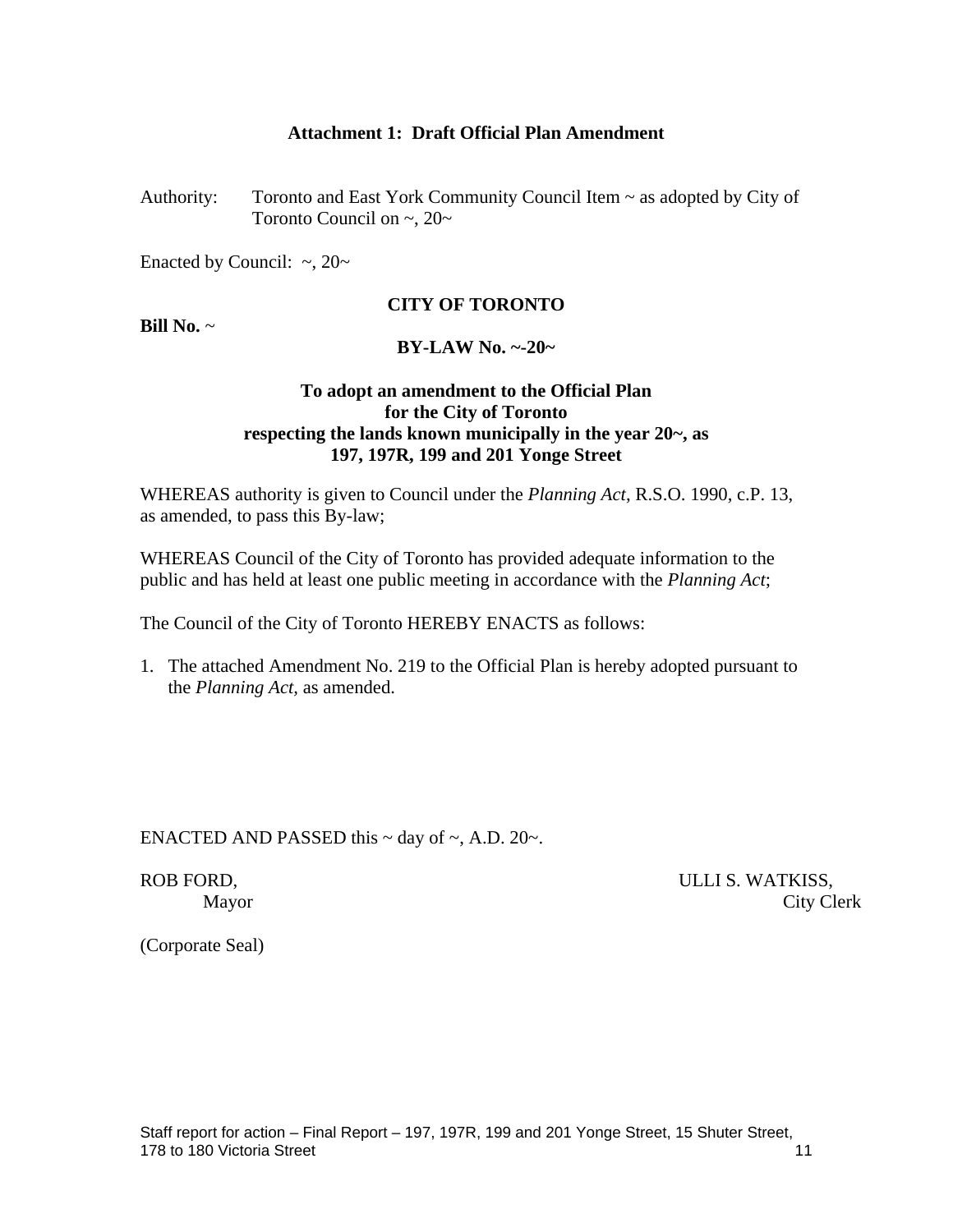\_\_\_\_\_\_\_\_\_\_\_\_\_\_\_\_\_\_\_\_\_\_\_\_\_\_\_\_\_\_\_\_\_\_\_\_\_\_\_\_\_\_\_\_\_\_\_\_\_\_\_\_\_\_\_\_\_\_\_\_\_\_\_\_\_\_\_\_\_\_\_\_

\_\_\_\_\_\_\_\_\_\_\_\_\_\_\_\_\_\_\_\_\_\_\_\_\_\_\_\_\_\_\_\_\_\_\_\_\_\_\_\_\_\_\_\_\_\_\_\_\_\_\_\_\_\_\_\_\_\_\_\_\_\_\_\_\_\_\_\_\_\_\_\_

# **AMENDMENT NO. 219 TO THE OFFICIAL PLAN**

# **LANDS MUNICIPALLY KNOWN IN THE YEAR 20~ AS 197, 197R, 199 and 201 YONGE STREET**

The Official Plan of the City of Toronto is amended as follows:

- 1. Chapter 7, Site and Area Specific Policies, is amended by amending Site and Area Specific Policy No. 174 for area described as Yonge Street Between Queen Street and North of Gerrard Street to add the following policy to address the lands known municipally in 2012 as 197, 197R, 199 and 201 Yonge Street, as follows:
	- **174.** d) In addition to the policies found in this Site and Area Specific Policy No. 174, the following policies shall apply to any zoning by-law amendment for the redevelopment of all or any part of 197, 197R, 199 and 201 Yonge Street (the "*site*") in the event that any such redevelopment requires increases in height or density beyond that permitted on the *site* in the year 2012.
		- i) The existing heritage building located on the lands and known in the year 2012 as 197 Yonge Street (the "*heritage building*") is retained in situ in any new development in accordance with an agreement, or any amending agreement registered on the 197 Yonge Street lands and entered into by the *owner* of such lands with the City, to the City's satisfaction, pursuant to s.37 of the Ontario Heritage Act (the "*heritage easement agreement*").
		- ii) New buildings and additions to buildings on all or any portion of the *site* will be designed to integrate with Massey Hall known as 15 Shuter Street, particularly below grade. Shared access and loading is also to be co-ordinated between the *site* and Massey Hall and with adjacent lands including those with rear access onto St. Enoch's Square. Redevelopment along St. Enoch's Square shall address access, loading and garbage location to maximize the width of the laneway and create a shared pedestrian vehicular area also in keeping with CPTED principles.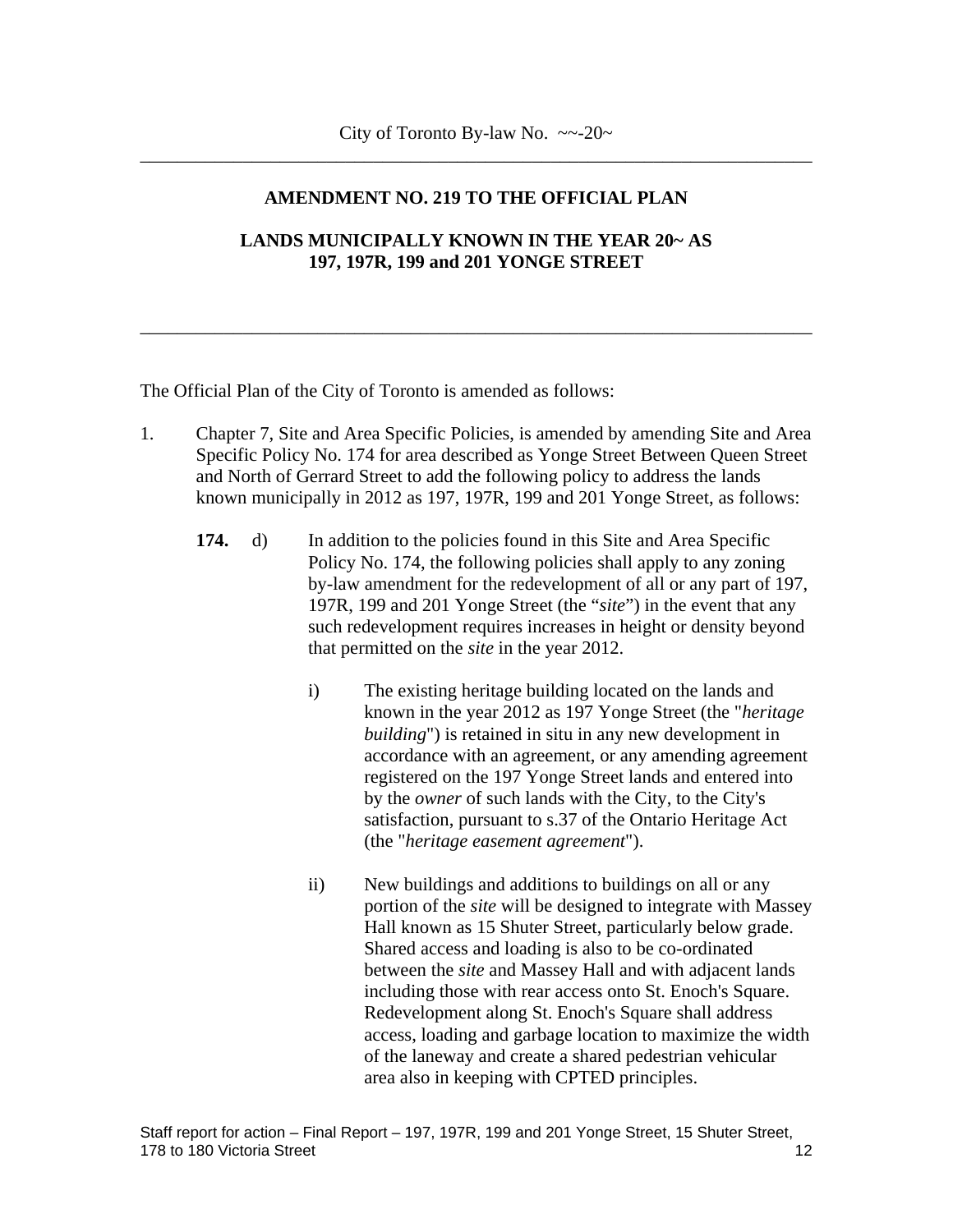- iii) The owner of the site shall, convey the rear approximately 449.6 sq.m. portion of the *site* directly adjacent to Massey Hall to the owner of Massey Hall being The Corporation of Massey Hall and Roy Thomson Hall ("Massey"), a not-for profit charitable organization*,* such conveyance to be consolidated with the Massey Hall lands located at 15 Shuter Street, to include the freehold conveyance of such portion of the Site, together with appropriate easements over portions of the Site for construction, access, and future operations, together with rights to Massey to construct in a timely fashion and in accordance with a Construction Phasing Plan, and thereafter to maintain such addition. The conveyed lands are to be used for the sole purpose of expansion to Massey Hall in order to implement a maximum 6-storey addition to the existing designated building on the Massey Hall lands, such addition to be constructed to the rear of the existing Massey Hall auditorium.
- iv) A Section 37 Agreement to the satisfaction of the City shall be entered into and registered on title to the lands which includes amongst other matters, a requirement that the owner enter into and register against title to the *site* and the Massey Hall lands, a Three Party Agreement between the City, the owner and The Corporation of Massey Hall and Roy Thomson Hall, to secure such conveyance and easement(s) to Massey Hall, to ensure the limited purposes of such conveyance and easement(s), the timing of such conveyance and easement(s) and related matters, to secure the Construction Phasing Plan, and to require a Heritage Easement Agreement be entered into by the owner of Massey Hall to the satisfaction of the City (the "Three Party Agreement").
- v) the maximum *gross floor area* permitted on the site shall not exceed of 50,000 square metres, the maximum building height shall not exceed 208 metres (inclusive of all mechanical penthouse and architectural elements), the maximum density of the *site* shall not exceed 26.7 times the area of the *site* and maximum number of residential units shall not exceed 699.
- vi) the *heritage building* shall be restored in keeping with the provisions of the Heritage Easement Agreement registered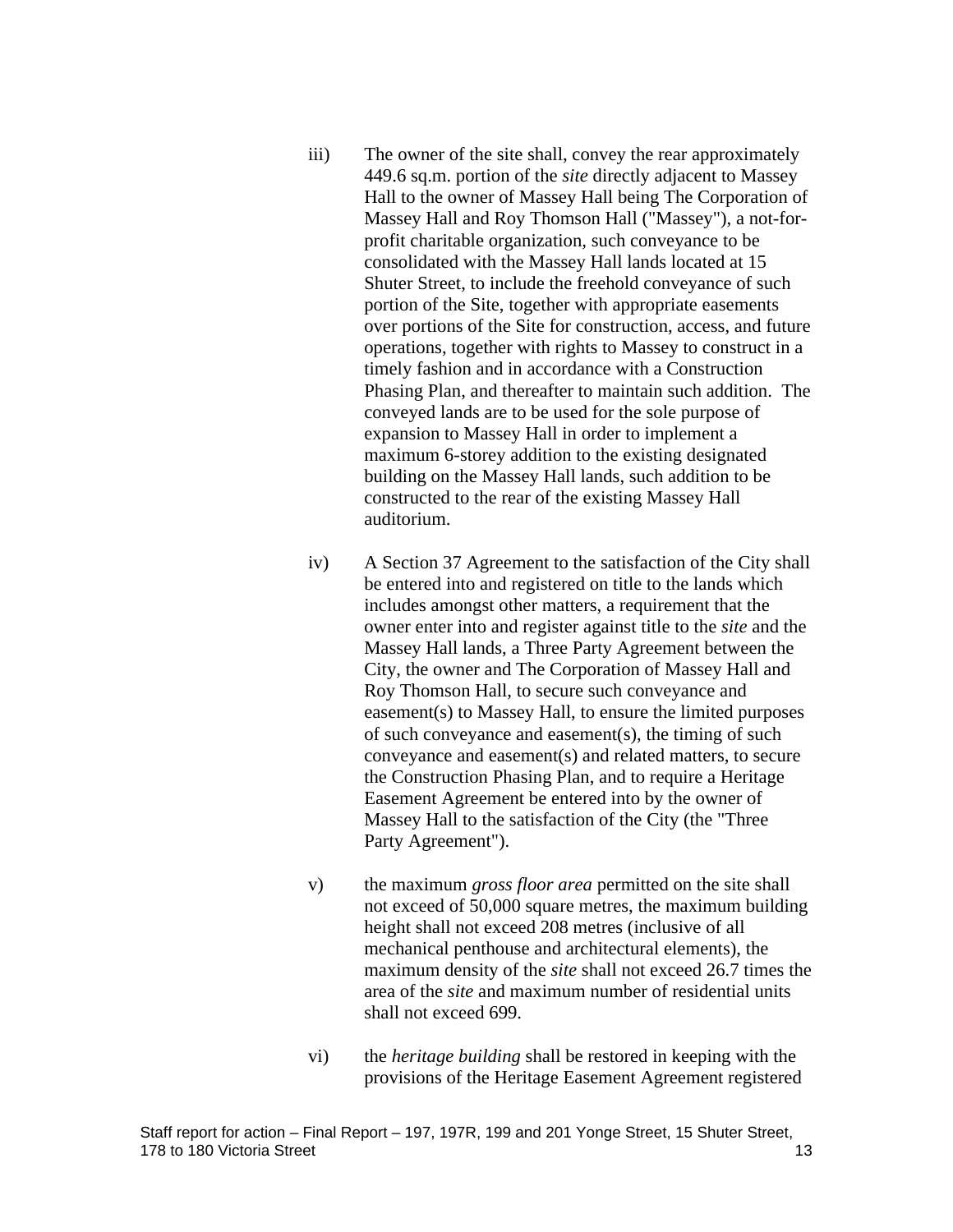on title to the site and in accordance with a conservation plan satisfactory to the City;

- a. Any new development on the *site* shall be required to maintain a setback of a minimum 12.5 metres to the property line to the north and south and a minimum of 20 metres setback to the westerly property line;
- b. New residential development on the *site* shall only permit dwelling units facing east and west and no mid-building dwelling units shall be permitted that face only south or north;
- c. Balconies of residential units shall only be permitted on the east and west facing elevations of any new building or portion of a building;
- d. Despite clause c. a building substantially in accordance with application number 12 133580 STE 27 OZ may be permitted.
- vii) Prior to the issuance of any heritage permit for all or any portion of the *site* pursuant to the Ontario Heritage Act the owner of the *site* shall:
	- i. Submit final building permit plans and drawings for the alterations and new construction, to the satisfaction of the Manager, Heritage Preservation Services.
	- ii. Amend the existing Heritage Easement Agreement for the heritage property at 197 Yonge Street in accordance with the above referenced plans and drawings to the satisfaction of the Manager, Heritage Preservation Services.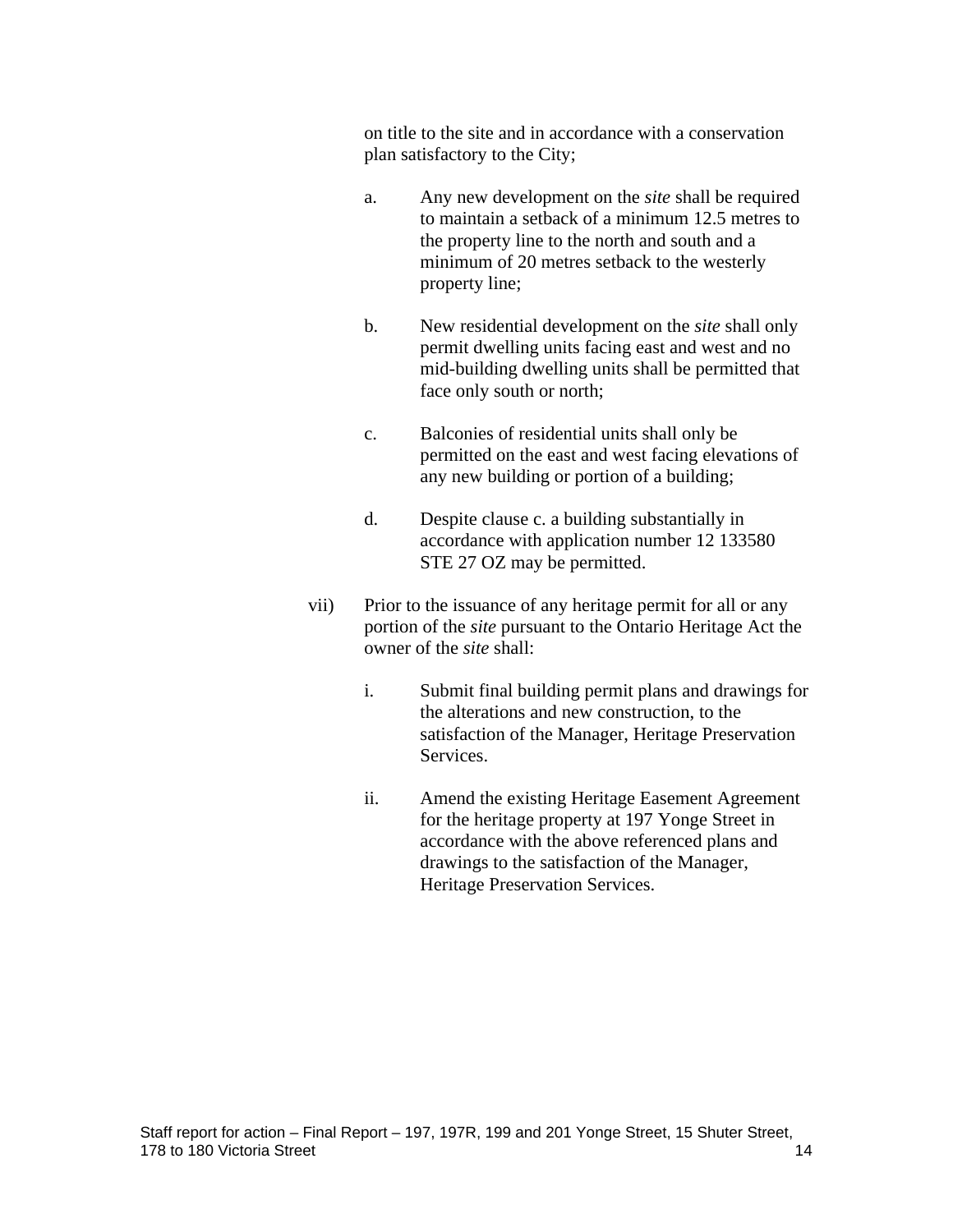## **Attachment 2: Draft Zoning By-law Amendment**

Authority: Toronto and East York Community Council Item ~ as adopted by City of Toronto Council on  $\sim$ , 20 $\sim$ Enacted by Council:  $\sim$ , 20 $\sim$ 

**CITY OF TORONTO**

**Bill No. ~**

# **BY-LAW No. ~-20~**

# **To amend the General Zoning By-law No. 438-86 of the former City of Toronto with respect to lands known municipally as 197, 197R, 199 and 201 Yonge Street and 178 Victoria Street and 15 Shuter Street**

WHEREAS the Council of the City of Toronto has been requested to amend its Zoning By-law pursuant to Section 34 of the *Planning Act*, R.S.O. 1990, c. P.13, as amended, with respect to lands known municipally in the year 2012 as 197, 197R, 199 and 201 Yonge Street and 178 Victoria Street (the "*Block A Lands*") and lands known municipally in the year 2012 as 15 Shuter Street (the "*Block B Lands*"); and

WHEREAS the Council of the City of Toronto conducted a public meeting under Section 34 of the *Planning Act* regarding the proposed Zoning By-law amendment; and

WHEREAS the Council of the City of Toronto has determined to amend Zoning By-law No. 438-86, as amended, of the former City of Toronto;

The Council of the City of Toronto HEREBY ENACTS as follows:

- 1. Pursuant to Section 37 of the *Planning Act*, the heights and density of development permitted by this By-law on the *Block A Lands* as shown on Map 1 forming part of this By-law are permitted subject to compliance with the conditions set out in this By-law and in return for the provision by the *owner* of such lands (the "*Block A Owner*") of the facilities, services and matters set out in Appendix 1 hereof, the provisions of which shall be secured by an agreement or agreements pursuant to Section 37(3) of the *Planning Act*.
- 2. Upon execution and registration of an agreement or agreements with the *Block A Owner* pursuant to Section 37 of the *Planning Act* securing the provision of the facilities, services and matters set out in Appendix 1 hereof, the *Block A Lands* are subject to the provisions of this By-law applicable to the *Block A Lands*, provided that in the event the said agreement(s) requires the provision of a facility, service or matter as a precondition to the issuance of a building permit, such building may not be erected or used on the *Block A Lands* until the *Block A Owner* has satisfied the said requirement.
- 3. Wherever in this By-law a provision is stated to be conditional upon the execution and registration of an agreement entered into with the City pursuant to Section 37 of the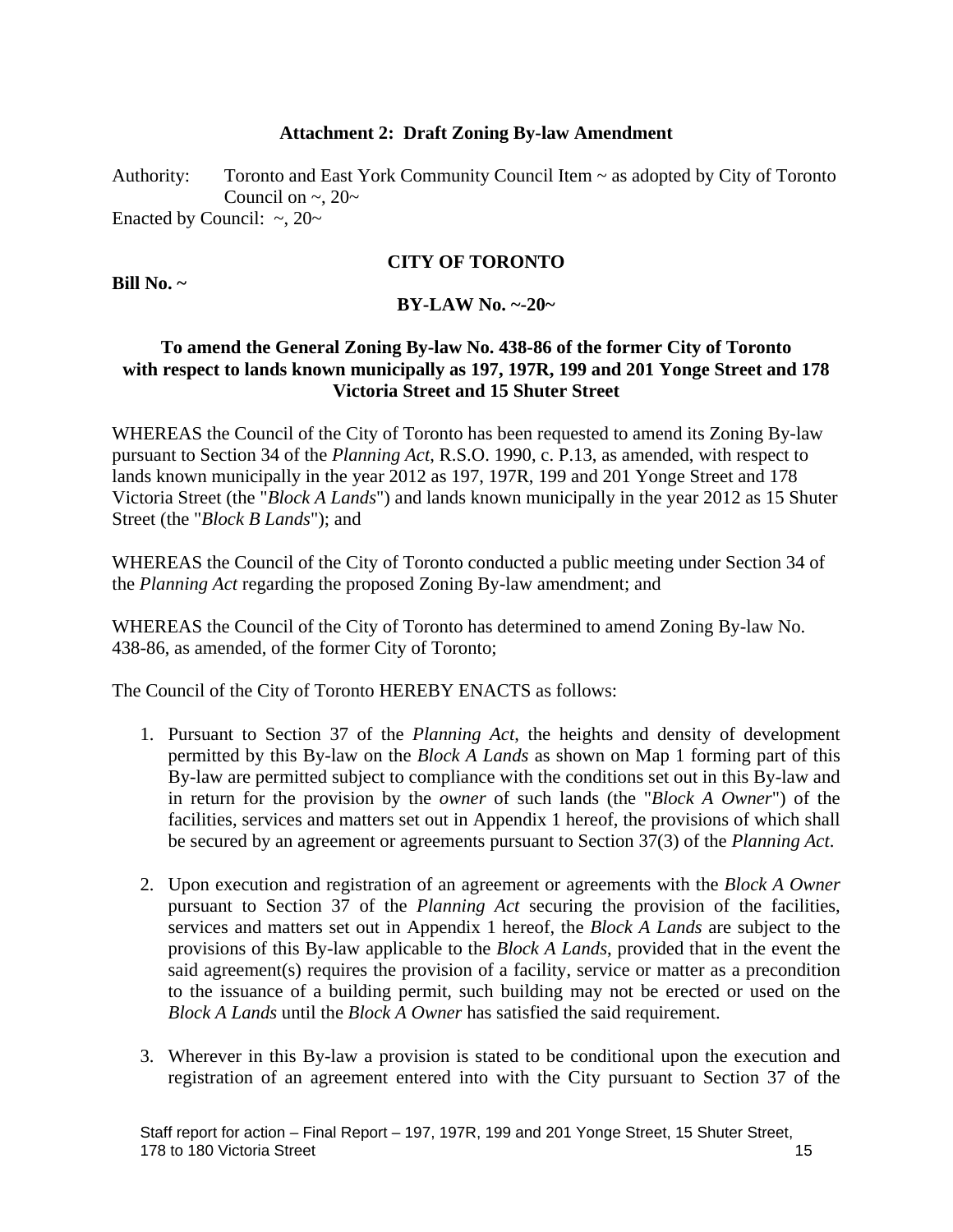*Planning Act*, then once such agreement has been executed and registered, such conditional provisions shall continue to be effective notwithstanding any subsequent release or discharge of all or any part of such agreement.

4. Except as otherwise provided herein, the provisions of *By-law No.438-86* as amended shall continue to apply to the *Block A Lands* and to the *Block B Lands* as shown on Map 1 forming part of this By-law.

## **Block A Lands:**

- 5. None of the provisions of Section 2(1) with respect to the definitions of *lot*, *grade*, *height bicycle parking space – occupant* and *bicycle parking space – visitor*, and Sections 4(2)(a); 4(5)(a), (b), (c), (d), (e) and (h); 4(8); 4(12); 4(13); 4(17); 8(3) PART I 1, 2 and 3(a); 8(3) PART II 1(a)(i)(ii); 8(3) PART XI 2(2); 12(2)259; and 12(2)260 of *By-law No. 438-86*, shall apply to prevent the erection or use of a *mixed-use building* within on the *Block A Lands*, which building may contain *dwelling units* and non-residential uses and *accessory* uses thereto, including a *parking garage* as well as uses *accessory* to a *concert hall* operating on the *Block B Lands* as shown on Map 1, provided that all of the provisions of this By-law are complied with:
	- (a) The *lot* on which the uses are located shall comprise the *Block A Lands* as shown on Map 1.
	- (b) The total combined *residential gross floor area* and *non-residential gross floor area* erected or used on the *Block A Lands* shall not exceed 50,000 square metres.
	- (c) The total *residential gross floor area* erected or used on the *Block A Lands* shall not exceed 49,000 square metres and the total number of *dwelling units* erected or used on the *Block A Lands* shall not exceed 699.
	- (d) The total *non-residential gross floor area* erected or used on the *Block A Lands* shall
	- be a minimum of 800 square metres. (e) <sup>A</sup> minimum of <sup>50</sup> *dwelling units* erected or used on the *Block <sup>A</sup> Lands* shall have three or more bedrooms.
	- (f) No part of any building or structure erected within the *Block A Lands* shall be located above *grade* otherwise than wholly within the *Block A building envelope* shown on Map 2, except for the type of structures listed in the column entitled "STRUCTURE" in the following chart, provided that the restrictions set out opposite the structure in the columns entitled "MAXIMUM PERMITTED PROJECTION" and "OTHER APPLICABLE QUALIFICATIONS" are complied with: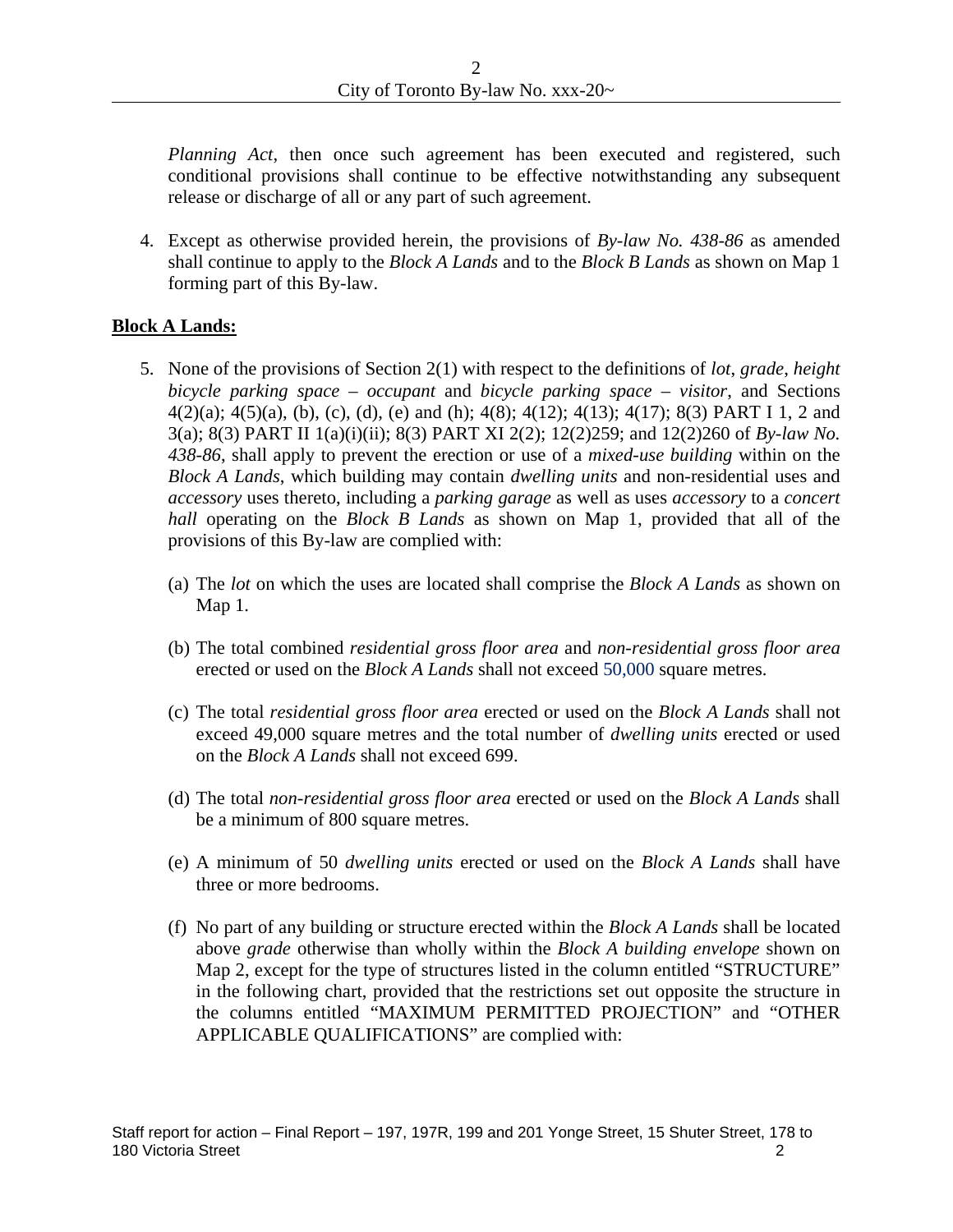| STRUCTURE                        | <b>MAXIMUM PERMITTED</b><br>PROJECTION | <b>OTHER APPLICABLE</b><br>QUALIFICATIONS                     |
|----------------------------------|----------------------------------------|---------------------------------------------------------------|
| A. light fixtures, cornices,     | 1.0 metres                             | Provided the <i>height</i> of the                             |
| sills, eaves, bay windows,       |                                        | "STRUCTURE" is no higher                                      |
| mullions, ornamental or          |                                        | than that portion of the                                      |
| architectural elements           |                                        | building to which it is                                       |
|                                  |                                        | attached                                                      |
| <b>B.</b> parapets               | 1.0 metre                              | Provided the <i>height</i> of such<br>"STRUCTURE" is not      |
|                                  |                                        |                                                               |
|                                  |                                        | greater than 1.0 metre above<br>the height limits established |
|                                  |                                        | in this By-law                                                |
| C. fences, safety railings and   | No restriction                         | Provided the <i>height</i> of such                            |
| guardrails                       |                                        | "STRUCTURE" does not                                          |
|                                  |                                        | exceed 3.0 metres above                                       |
|                                  |                                        | finished ground level                                         |
| D. stairs, stair enclosures,     | No restriction                         | Provided the <i>height</i> of such                            |
| ramps, wheel chair ramps         |                                        | "STRUCTURE" does not                                          |
| and/or stairs (and associated    |                                        | exceed 2.0 metres above                                       |
| structures), underground         |                                        | finished ground level                                         |
| garage ramps and their           |                                        |                                                               |
| associated structures,           |                                        |                                                               |
| garbage and servicing areas      |                                        |                                                               |
| and their associated             |                                        |                                                               |
| structures, retaining walls, air |                                        |                                                               |
| shafts, transformer vaults and   |                                        |                                                               |
| elements required for the        |                                        |                                                               |
| functional operation of the      |                                        |                                                               |
| building                         |                                        |                                                               |

- (g) A continuous pedestrian weather protection shall be provided on the *site* as shown on Map 2 and shall have a minimum depth of 3 metres and a maximum height of 7.0 metres along the frontages shown on Map 2.
- (h) Subject to subsection 5(i) herein of this by-law, the *height* of each portion of a building or structure erected above *grade* within the *Bock A Lands*, shall in respect of each *building envelope* area, have a maximum *height* in metres as shown following the symbol H on the attached Map 2 for the corresponding *building envelope* area.
- (i) The preceding section of this By-law does not apply to prevent the erection or use of the following structures above the *height* limits of a building or structure erected within the *Block A Lands*: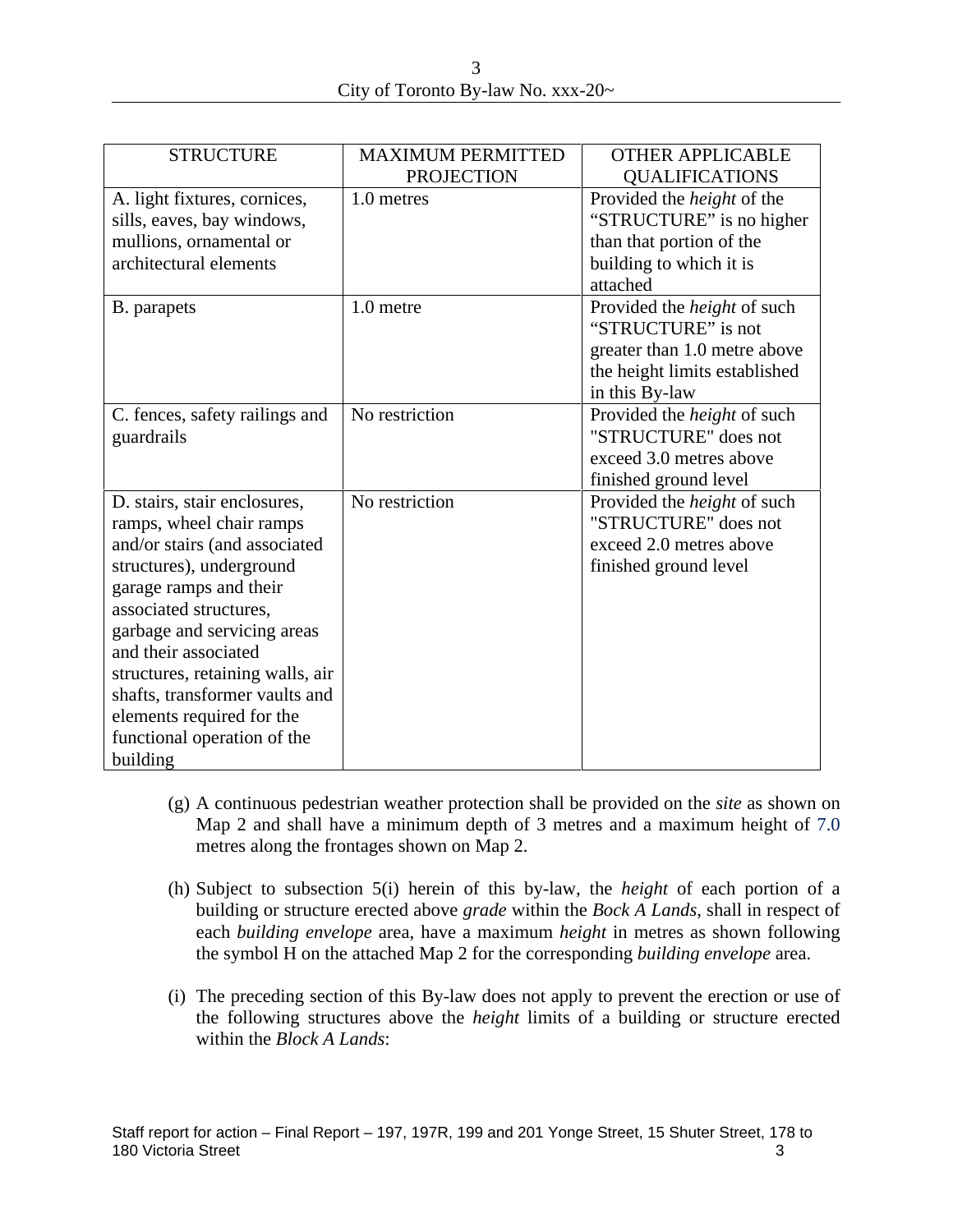- a) parapets, fences, railings, balcony and terrace guards and dividers, decorative screens, privacy screens, wind screens, planters, balustrades, open air recreation, safety or wind protection purposes and window washing equipment, for unenclosed heating, ventilation, or cooling equipment such as chimneys, stacks, and flues, extending no more than 2.0 metres above the applicable *height* limit of the podium portion of the building as shown on Map 2; and
- b) the structures listed in subparagraphs  $4(2)(a)(i)$  and (ii) of By-law 438-86.
- (j) <sup>A</sup> minimum of 1,031 square metres or 1.47 square metres for each *dwelling unit*, whichever is greater, of indoor *residential amenity space* shall be provided in a multi purpose room or rooms (whether or not such rooms are contiguous), within the building erected within the *Block A Lands* at least one of which contains a kitchen and a washroom.
- (k) <sup>A</sup> minimum of <sup>489</sup> square metres or 0.7 square metres for each *dwelling unit*, whichever is greater, of outdoor *residential amenity space* shall be provided on the *Block A Lands*, of which at least 40 square metres shall be provided in a location adjoining or directly accessible to indoor *residential amenity space.*
- (l) A minimum of 131 *parking spaces* shall be provided and maintained on the *Block A Lands* for use by residents of the *BlockA Lands*, which parking may be provided
- using a *parking stacker* and no parking spaces for visitors are required to be provided. (m)A minimum of <sup>308</sup> *bicycle parking spaces- occupant* shall be provided and
- maintained on the *site*.<br>(n) *Bicycle parking space occupant* means an area that is equipped with a bicycle rack or locker for the purpose of parking and securing bicycles for use by residents of the *Block A Lands*, and:
	- a. where the bicycles are to be parked on a horizontal surface, has horizontal dimensions of at least 0.6 metres by 1.8 metres and a vertical dimension of at least 1.9 meters;
	- b. where the bicycles are to be parked in a vertical position, has horizontal dimensions of at least 0.6 metres by 0.9 metres and a vertical dimension of at least 1.9 metres; and
	- c. in the case of a bicycle rack, may either be located in a secured room or area or a unsecured room or area.
- (o) None of the provisions of this By-law shall apply to prevent the temporary *sales office* located on the date of this By-law within the existing heritage building located on the *Block A Lands*.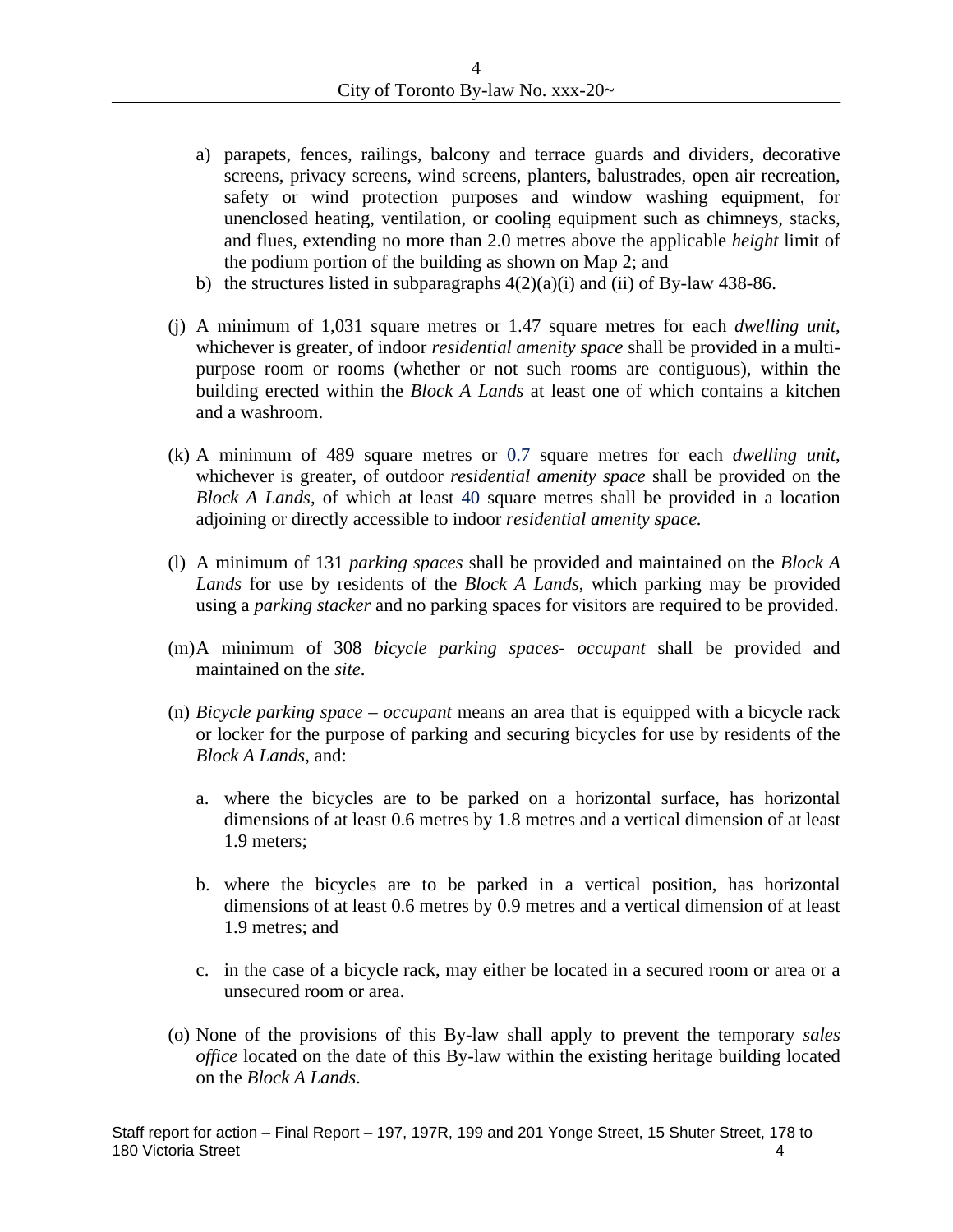(p) Despite any other provision of this By-law, the only permitted uses on the *Block A Lands* which are *accessory* to a *concert hall* operating on the *Block B Lands* shall be limited to garbage storage and loading facilities.

## **Block B Lands:**

- 6. None of the provisions of Sections 2(1) with respect to the definition of *grade*, *height*, *lot,* 4(5)(b), 4(14), 8(3) Part I 2 and Part III of *By-law No.438-86*, as amended shall apply to prevent the erection or use of a *concert hall* including *accessory* uses thereto on the *Block B Lands*, subject to the following:
	- (a) The *lot* on which the uses are located shall comprise the *Block B Lands* as shown on Map 1.
	- (b) The *non-residential floor gross floor area* of the *concert hall* including *accessory* uses or portion thereto, located within that portion of the *Block B Lands* excluding the heritage building as shown on Map 3, shall not exceed 5,650 square metres;
	- (c) No part of any building or structure erected within the *Block B Lands* shall be located above finished ground level otherwise than wholly within the *building envelope* as shown on Map 3, except for the type of structures listed in the column entitled "STRUCTURE" in the following chart, provided that the restrictions set out opposite the structure in the columns entitled "MAXIMUM PERMITTED PROJECTION" and "OTHER APPLICABLE QUALIFICATIONS" are complied with and as may be permitted pursuant to a Heritage Easement Agreement or amending agreement entered into by the *Building A Owner* with the City pursuant to Section 37 of the Ontario Heritage Act, R.S.O. 1990, c.O.18, as amended (the "Heritage *Easement Agreement*") and any permit required pursuant to the Ontario Heritage Act:

| STRUCTURE                    | <b>MAXIMUM PERMITTED</b> | <b>OTHER APPLICABLE</b>            |
|------------------------------|--------------------------|------------------------------------|
|                              | PROJECTION               | QUALIFICATIONS                     |
| A. light fixtures, cornices, | 1.0 metres               | Provided the <i>height</i> of the  |
| sills, eaves, bay windows,   |                          | "STRUCTURE" is no higher           |
| mullions, ornamental or      |                          | than that portion of the           |
| architectural elements       |                          | I building to which it is          |
|                              |                          | attached                           |
| B. canopies                  | 3.0 metre                | Provided the <i>height</i> of such |
|                              |                          | "STRUCTURE" is no higher           |
|                              |                          | than that portion of the           |
|                              |                          | I building to which it is          |
|                              |                          | attached                           |
| C. stairs, stair landings,   | No restriction           | Provided the <i>height</i> of such |
| amps, wheelchair ramps,      |                          | "STRUCTURE" does not               |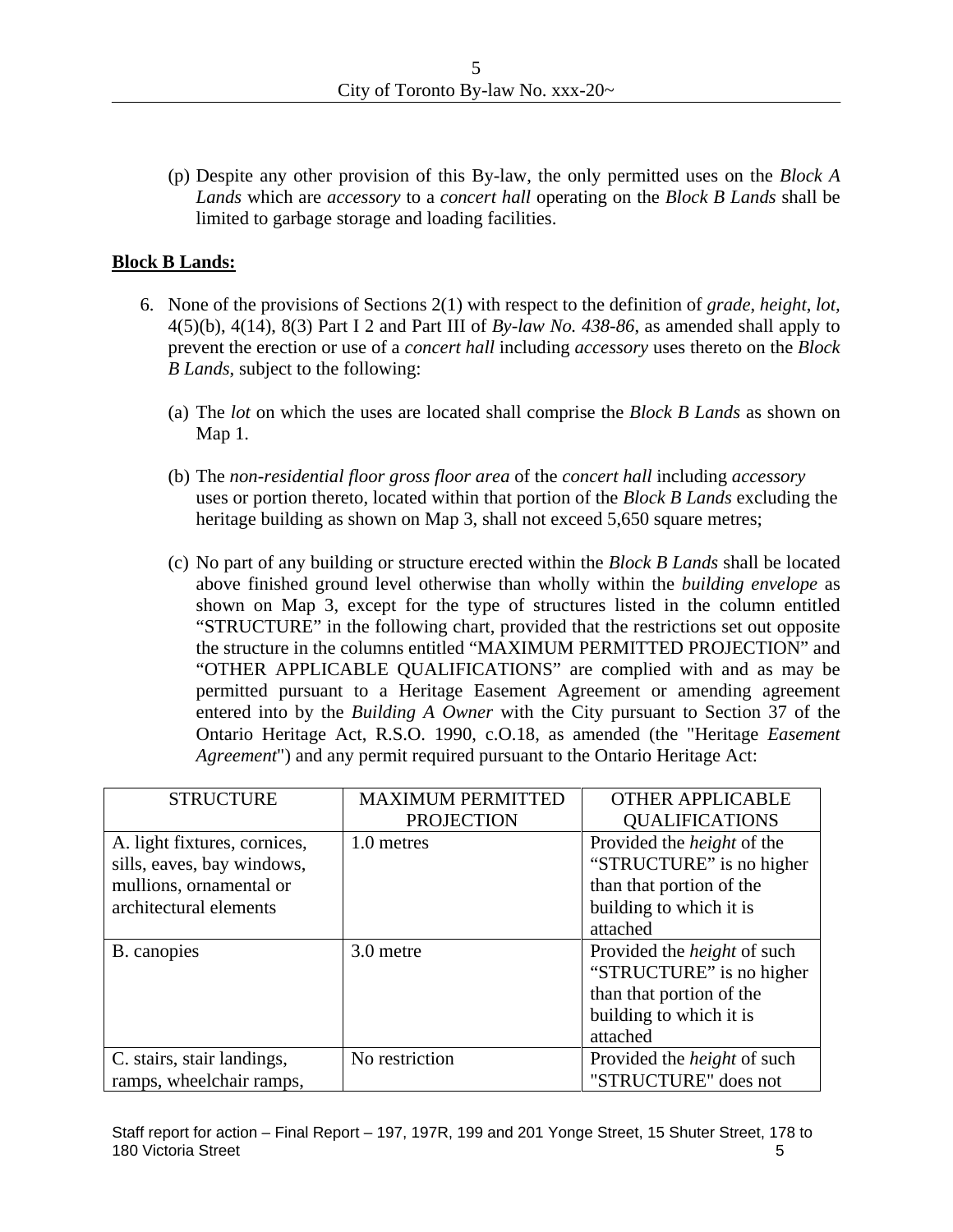6 City of Toronto By-law No. xxx-20~

| garbage and servicing areas      |                               | exceed 2.0 metres above              |
|----------------------------------|-------------------------------|--------------------------------------|
| and their associated             |                               | finished ground level                |
| structures, retaining walls, air |                               |                                      |
| shafts, transformer vaults and   |                               |                                      |
| elements required for the        |                               |                                      |
| functional operation of the      |                               |                                      |
| building                         |                               |                                      |
| D. fences, safety railings,      | No restriction                | Provided the <i>height</i> of such   |
| guardrails                       |                               | "STRUCTURE" does not                 |
|                                  |                               | exceed 3.0 metres above              |
|                                  |                               | finished ground level                |
| E. parapets                      | 1.0 metre                     | Provided the <i>height</i> of such   |
|                                  |                               | "STRUCTURE" is not                   |
|                                  |                               | greater than 1.0 metre above         |
|                                  |                               | the <i>height</i> limits established |
|                                  |                               | in this By-law                       |
| F. passarelles                   | 3.2 metres beyond the wall to | Provided a minimum vertical          |
|                                  | which it is attached          | clearance of 6.0 metres              |
|                                  |                               | above finished ground level          |
|                                  |                               | is maintained beneath such           |
|                                  |                               | "STRUCTURE" and the                  |
|                                  |                               | height of such                       |
|                                  |                               | "STRUCTURE" does not                 |
|                                  |                               |                                      |
|                                  |                               | exceed 16.5 metres above             |
|                                  |                               | finished ground level.               |
| G. Structures and Elements       | No restriction                | No restriction                       |
| as may be permitted in $6(e)$    |                               |                                      |
| and $6(f)$ of this by-law        |                               |                                      |
| pursuant to a Heritage           |                               |                                      |
| Easement Agreement or            |                               |                                      |
| amending agreement entered       |                               |                                      |
| into by the Building B Owner     |                               |                                      |
| with the City pursuant to        |                               |                                      |
| Section 37 of the Ontario        |                               |                                      |
| Heritage Act, R.S.O. 1990,       |                               |                                      |
| c.O.18, as amended (the          |                               |                                      |
| "Heritage Easement               |                               |                                      |
| Agreement") and any permit       |                               |                                      |
| required pursuant to the         |                               |                                      |
| Ontario Heritage Act             |                               |                                      |

(d) The *height* of each portion of a building or structure erected above *grade* within the *Block B Lands*, shall in respect of each *building envelope* area, have a maximum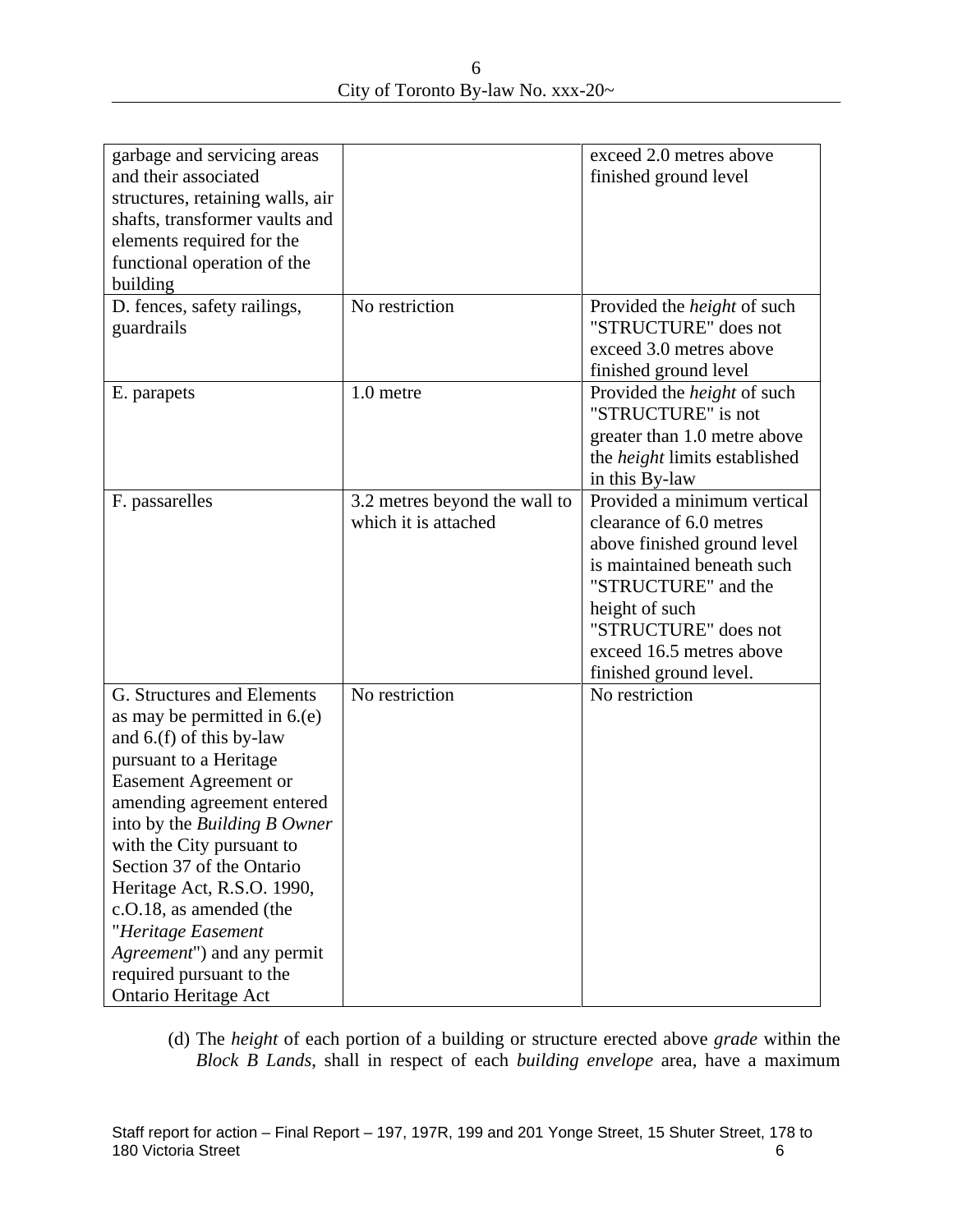*height* in metres as shown following the symbol H on the attached Map 3 for the corresponding *building envelope* area.

- (e) The *height* of the *heritage building* shall not exceed its height as it existed on the date of this By-law with the exception of the following elements and structures as may be permitted pursuant to a Heritage Easement Agreement or amending agreement entered into by the *Building B Owner* with the City pursuant to Section 37 of the Ontario Heritage Act, R.S.O. 1990, c.O.18, as amended (the "*Heritage Easement Agreement*") and any permit required pursuant to the Ontario Heritage Act;
	- i. heating, cooling and ventilation equipment, including vents and stacks, as well as a fence, wall or structure enclosing such elements;
	- ii. parapets; roofing material and elements required for the functional operation of the building.
- (f) The preceding section of this By-law does not apply to prevent the erection or use of the following structures above the *height* limits of the building with a height of 38.5 metres and 51.5 metres as illustrated on Map 3:

parapets, fences, railings, balcony and terrace guards and dividers, decorative screens, privacy screens, wind screens, planters, balustrades, open air recreation, safety or wind protection purposes and window washing equipment, heating, ventilation, or cooling equipment such as chimneys, stacks, and flues.

- (g) Structures and uses *accessory* to a *mixed use-building* on the *Block A Lands* which may be located on the *Block B Lands* shall be limited to the following:
	- i. a driveway for vehicular and pedestrian uses;
	- ii. garbage loading facilities; and
- iii. services located below finished ground level as necessary for the functional operation of a *mixed-use building* on Block A*.*

# **Block A Lands and Block B Lands:**

- 7. Loading spaces shall be provided as follows:
	- (h) a minimum of one (1) *loading space - Type G* shall be provided on either the *Block A Lands* or the *Block B Lands*, for the shared use of the *mixed use building* permitted by this by-law on the *Block A Lands* and the *concert hall* permitted by this by-law on the *Block B Lands*; and
	- (i) a minimum of one (1) *loading space – Type A* shall be provided on the *Block B Lands* for the exclusive use of a *concert hall* operating on the *Block B Lands*.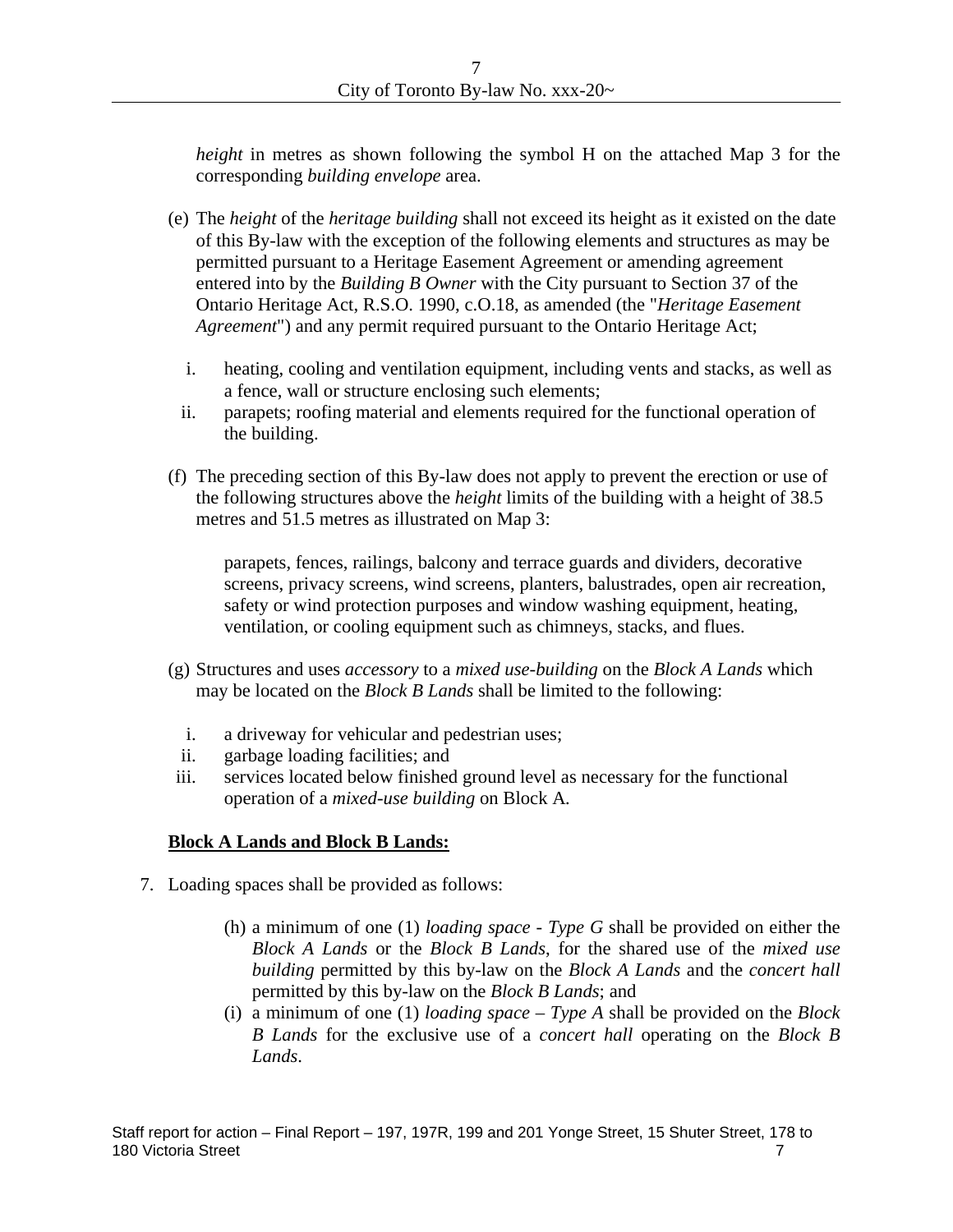- 8. Notwithstanding any existing or future severances, partition, or division of the *Block A Lands* or the *Block B Lands*, the provisions of this By-law shall apply to each of the whole of the *Block A Lands* and the *Block B Lands* as if no severance, partition or division had occurred.
- 9. For the purpose of this By-law, the following words and terms shall have the following meaning: the contract of the contract of the contract of the contract of the contract of the contract of the contract of the contract of the contract of the contract of the contract of the contract of the contract of the c
	- (a) "*Block A Lands*" means the lands shown as Block A on Map 1 provided that upon the completion of the conveyance to the Block B Owner of the lands required pursuant to Appendix 1 to this By-law, the *Block A Lands* shall exclude such conveyed lands;
	- (b) "*Block B Lands*" means the lands shown as Block B on Map 1 provided that upon the completion of the conveyance to the Block B Owner of the lands required pursuant to Appendix 1 to this By-law, the *Block B Lands* shall additionally include such conveyed lands;
	- (c) "*building envelope*" means a building envelope for each height area as shown by an "H", and as delineated by the heavy lines on Maps2 and 3 as well as the area delineated as the Heritage Building on Map 3 attached hereto which reflects the location of the historic Massey Hall (known as 15 Shuter Street) building as it existed in 2012;
	- (d) "*By-law No. 438-86*" means By-law No. 438-86, as amended, of the former City of Toronto being, "A By-law to regulate the use of land and the erection, use, bulk, height, spacing and other matters relating to buildings and structures and to prohibit certain uses of lands and the erection and use of certain buildings and structures in various areas of the City of Toronto;"
	- (e) "*City*" means the City of Toronto;
	- (f) "*grade*" means the Canadian Geodetic elevation of 89.60 metres;
	- (g) "*height*" means the vertical distance between *grade* and the highest point of the building or structure;
	- (h) "*heritage building*" means the historic Massey Hall known as 15 Shuter Street building as it existed in 2012 known municipally in the year 2012 as 15 Shuter Street, a designated heritage building in accordance with the *Heritage Act* and National Historic Site identified with hatching and labelled as the Heritage Building on Map 3 subject to alterations permitted by this By-law and the Heritage Easement Agreement, as well as a permit required pursuant to the Ontario Heritage Act;
	- (i) "*owner*" means the fee simple owner(s) of the *site*;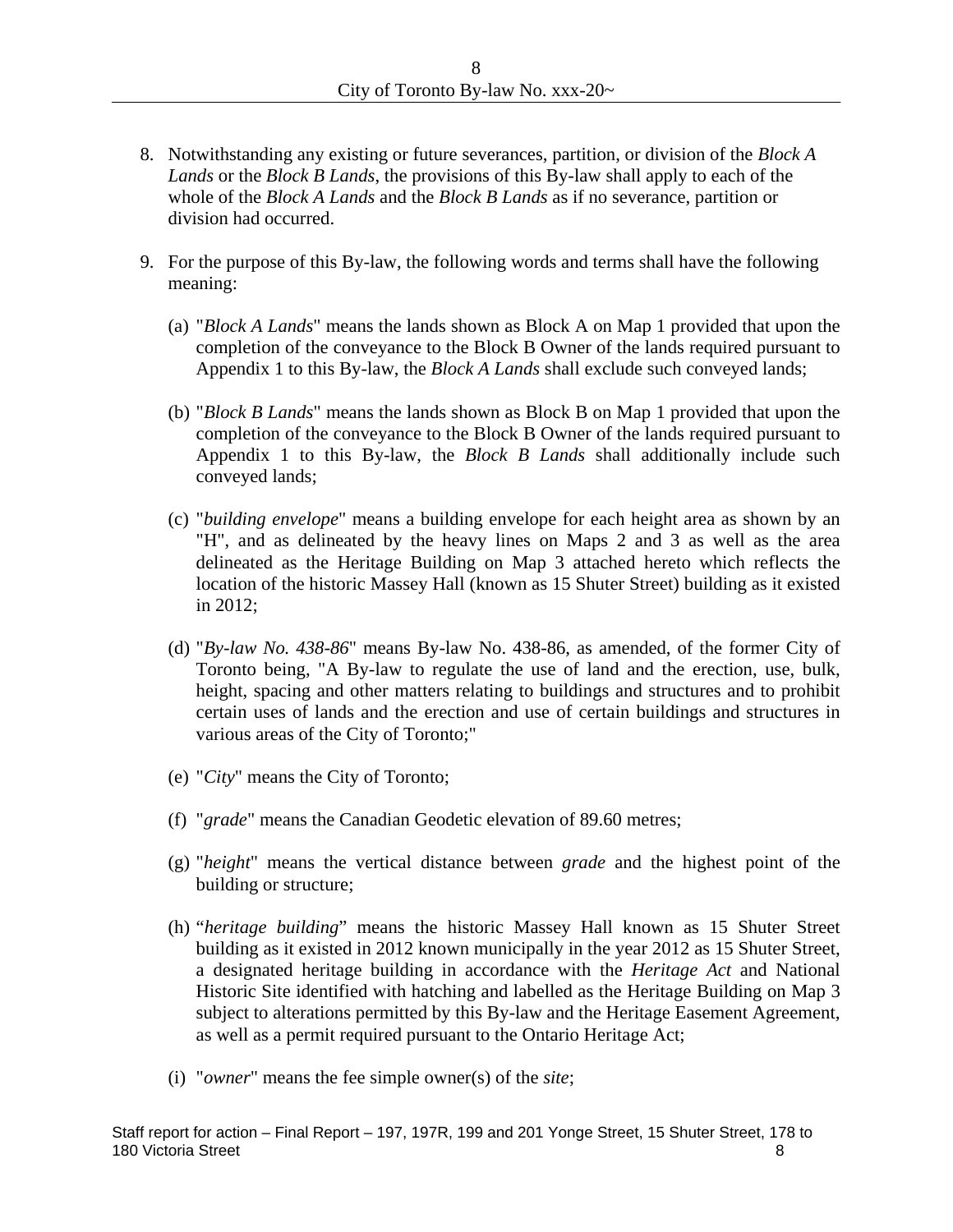- (j) "*parking garage*" means a building or portion of a building, other than a *private garage*, that is used for the temporary parking of motor vehicles;
- (k) *"passerelles"* means that portion of a building elevated above finished ground level providing a suspended walkway along the exterior of the building;
- (1) "sales office" means an office, or sales trailer, used exclusively for the initial sale and/or initial leasing of *dwelling units* or the non-residential uses to be erected on the *site*;
- (m) each other word or expression, which is italicized in this by-law shall have the same meaning as each such word or expression as defined in *By-law No. 438-86*.
- 10. Within the lands shown on Map 1 attached to this By-law, no person shall use any land or erect or use any building or structure unless the following municipal services are provided to the lot line and the following provisions are complied with:
	- (a) all new public roads have been constructed to a minimum of base curb and base asphalt and are connected to an existing public highway, and
	- (b) all water mains and sanitary sewers, and appropriate appurtenances, have been installed and are operational.

ENACTED AND PASSED this  $\sim$  day of  $\sim$ , A.D. 20 $\sim$ .

ROB FORD, ULLI S. WATKISS, Mayor City Clerk

(Corporate Seal)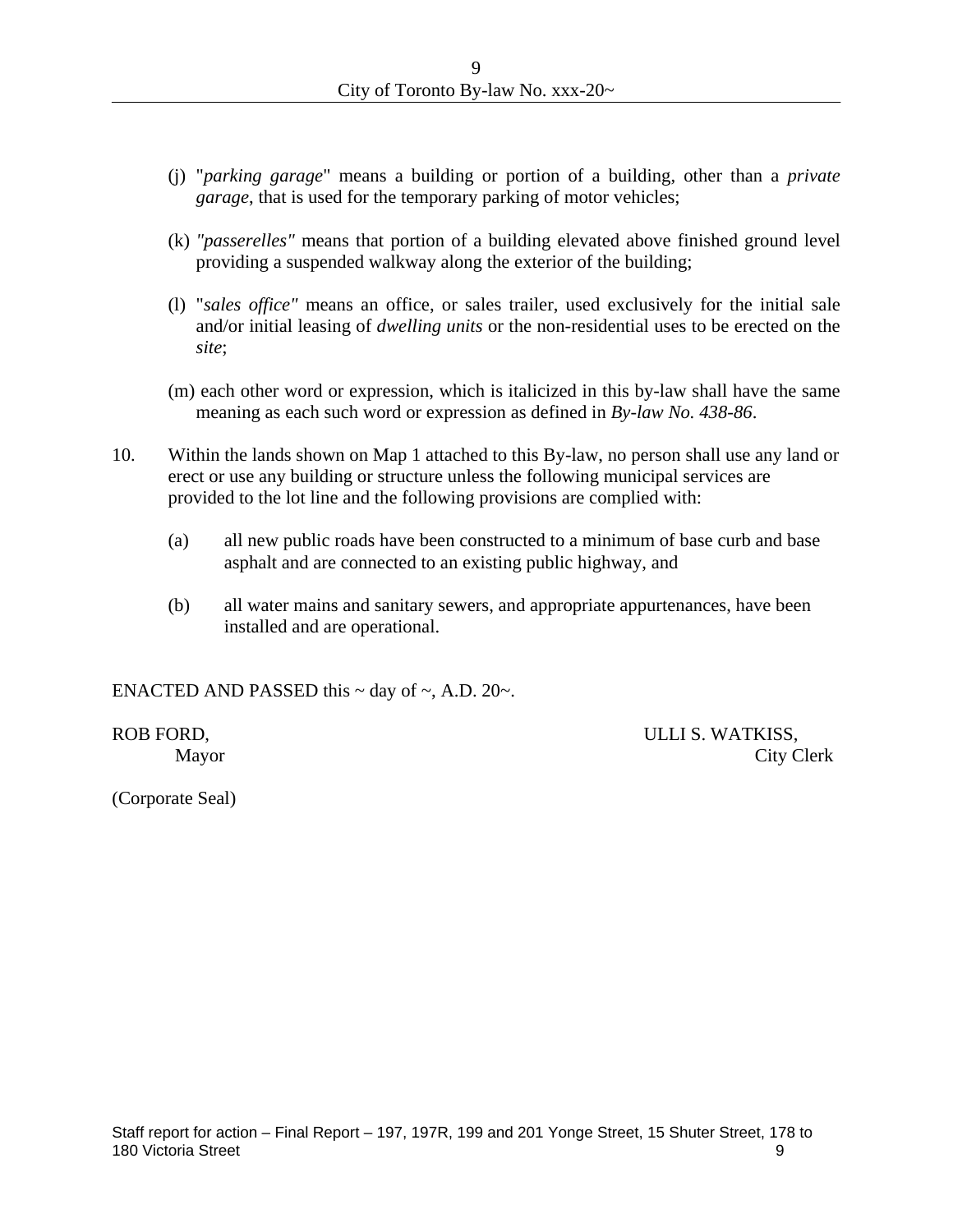

Not to Scale 04/18/2013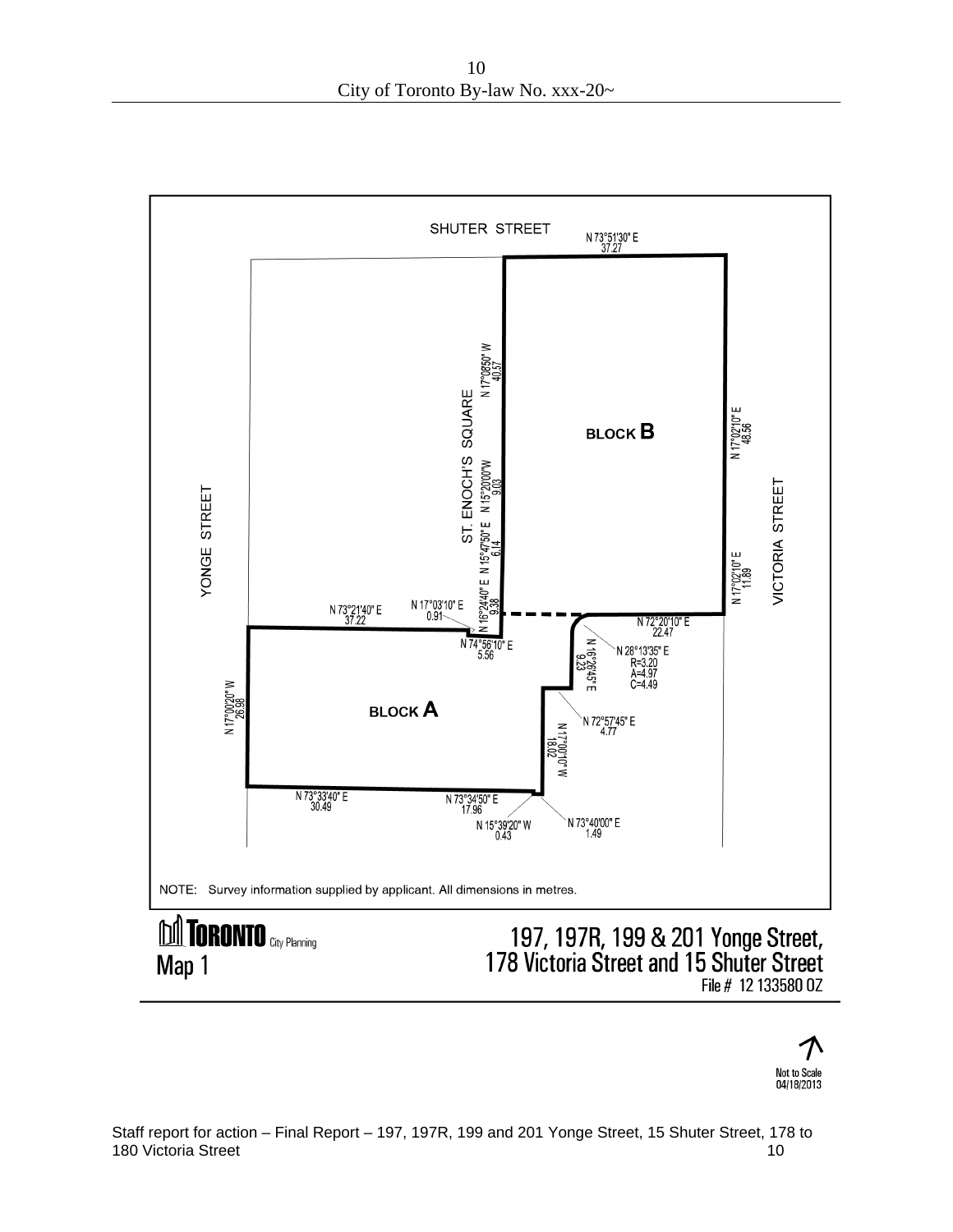

File # 12 133580 0Z

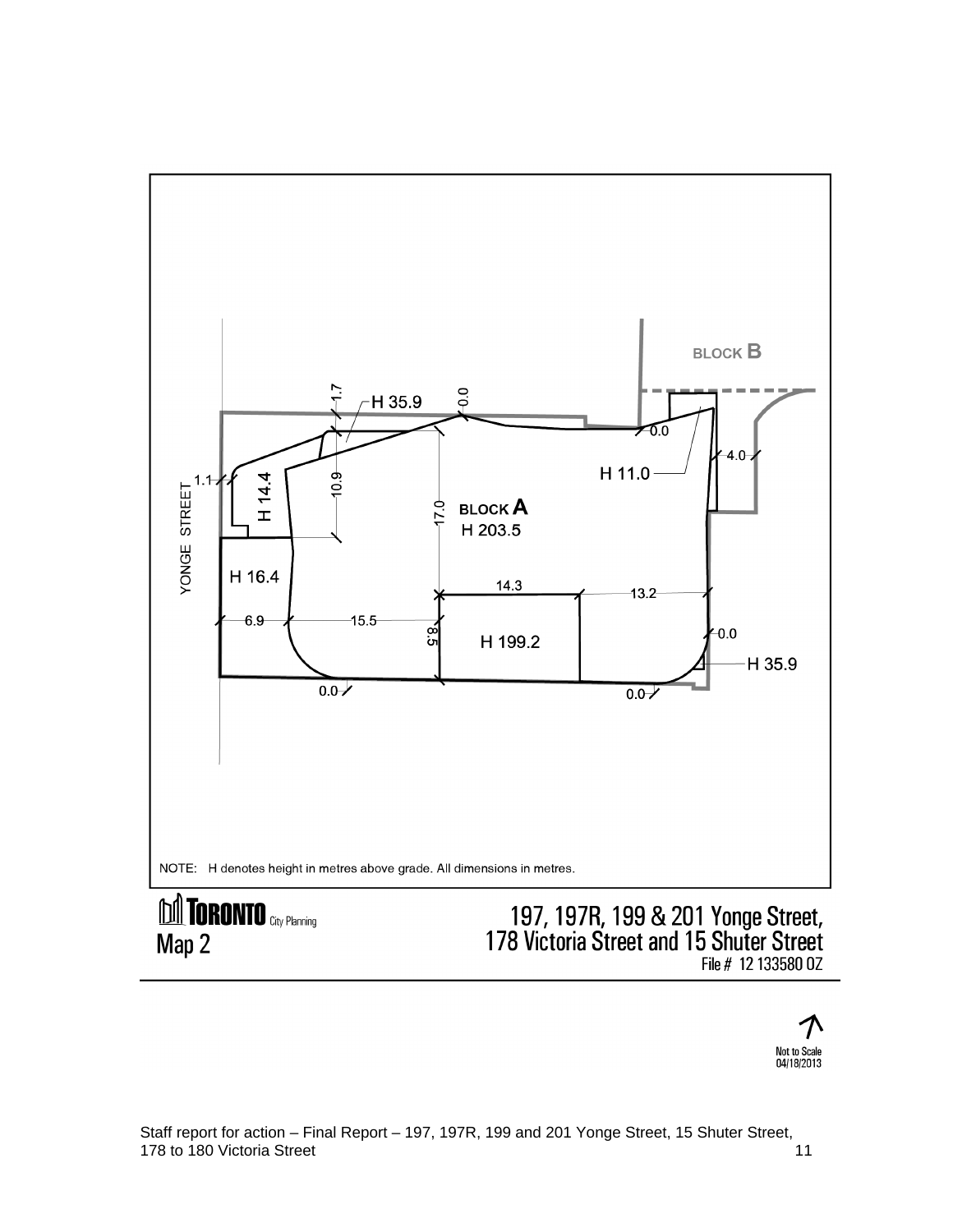

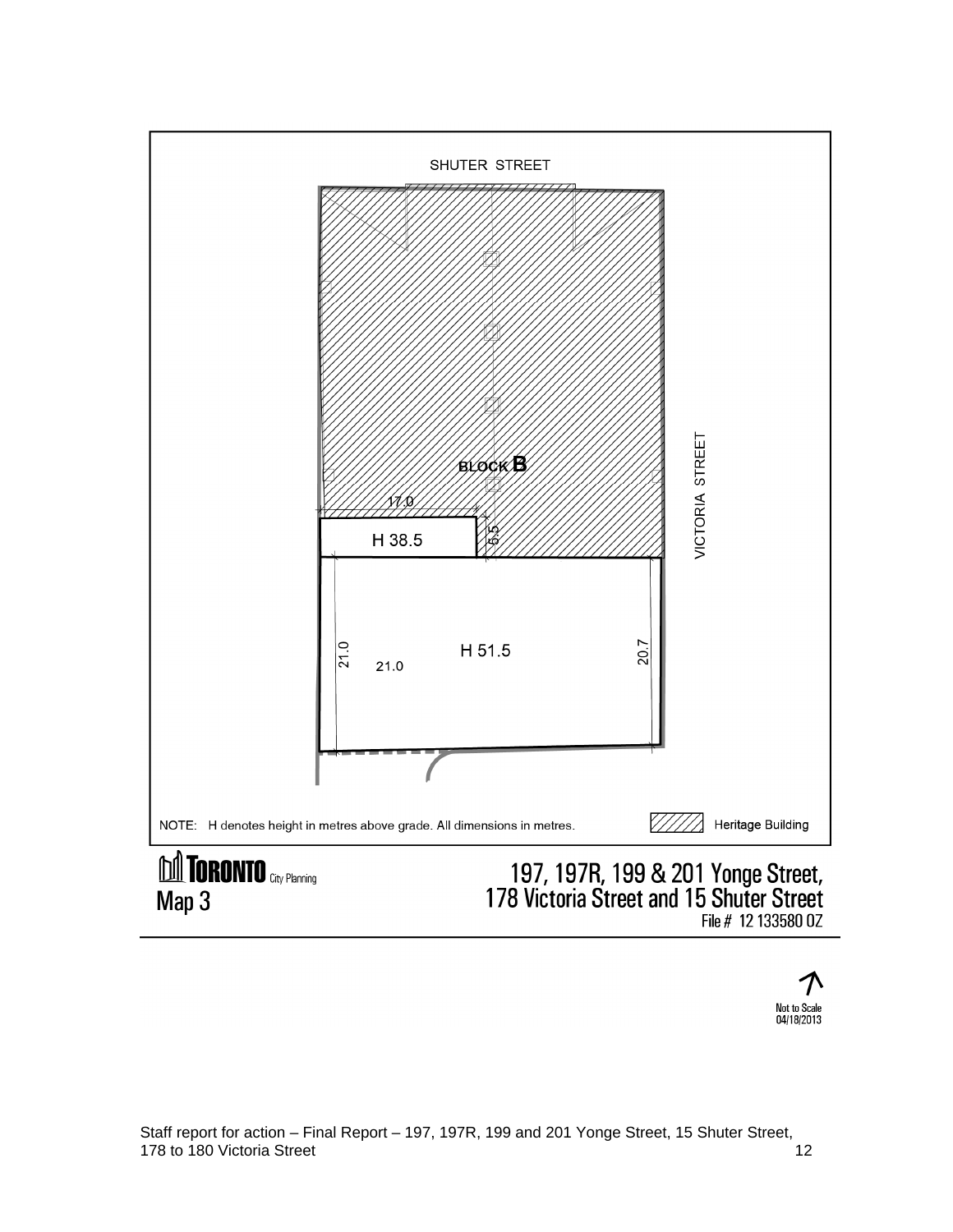# Appendix 1

# Section 37 Provisions

The facilities, services and matters set out herein are the matters required to be provided by the owner of the *lot*, or portion thereof at its expense to the *City* in accordance with an agreement or agreements, pursuant to Section 37(3) of the *Planning Act*, in a form satisfactory to the *City* with conditions providing for indexing escalation of both the financial contributions and letters of credit, indemnity, insurance, GST, termination and unwinding, and registration and priority of agreement:

Before introducing the necessary Bills to City Council for enactment, City Council require the Owner to enter into one or more Agreement(s) pursuant to Section 37 of the Planning Act to secure the following at the owner's sole expense to the satisfaction of the City Solicitor, the Chief Planner and the Manager, Heritage Preservation Services:

- 1. The owner shall \$1,000,000.00 payment by the owner to the City of an indexed cash contribution towards streetscape improvements for St. Enoch's Lane, Shuter Street and Victoria Street prior to introduction of the bills;
- 2. Provide prior to the issuance of the first above grade permit, a public art contribution to be used on the site of the greater of \$1,300,000.00 or the value of not less than one percent of the gross construction cost, of all buildings and structures on the lands in accordance with the Percent for Public Art Program to be paid at time of first building permit;
- 3. The owner of the site at their cost, convey the rear approximately 449.6 sq.m. portion of the Site directly adjacent to Massey Hall at nominal cost to the owner of Massey Hall being The Corporation of Massey Hall and Roy Thomson Hall ("Massey"), a not-for-profit charitable organization, upon bills being introduced to Council such conveyance to be consolidated with the Massey Hall lands located at 15 Shuter Street, to include the freehold conveyance of such portion of the Site, together with appropriate easements over portions of the Site for construction, access, and future operations, together with rights to Massey to construct in a timely fashion and in accordance with a Construction Phasing Plan, and thereafter to maintain such addition. The conveyed lands are to be used for the sole purpose of expansion to Massey Hall in order to implement a maximum 6-storey addition to the existing designated building on the Massey Hall lands, such addition to be constructed to the rear of the existing Massey Hall auditorium and to include a two level basement and two level mechanical penthouse connected to the existing Massey Hall auditorium, and to be for the purpose of Massey Hall providing a larger, modern and needed space for performers, multiple elevators, new back-of-house space, new at grade loading facilities, new patron facilities including washrooms and lounge areas, administrative office space and performance space, substantially in accordance with site plan application 12-256738 STE 27 SA all to the satisfaction of the Chief Planner and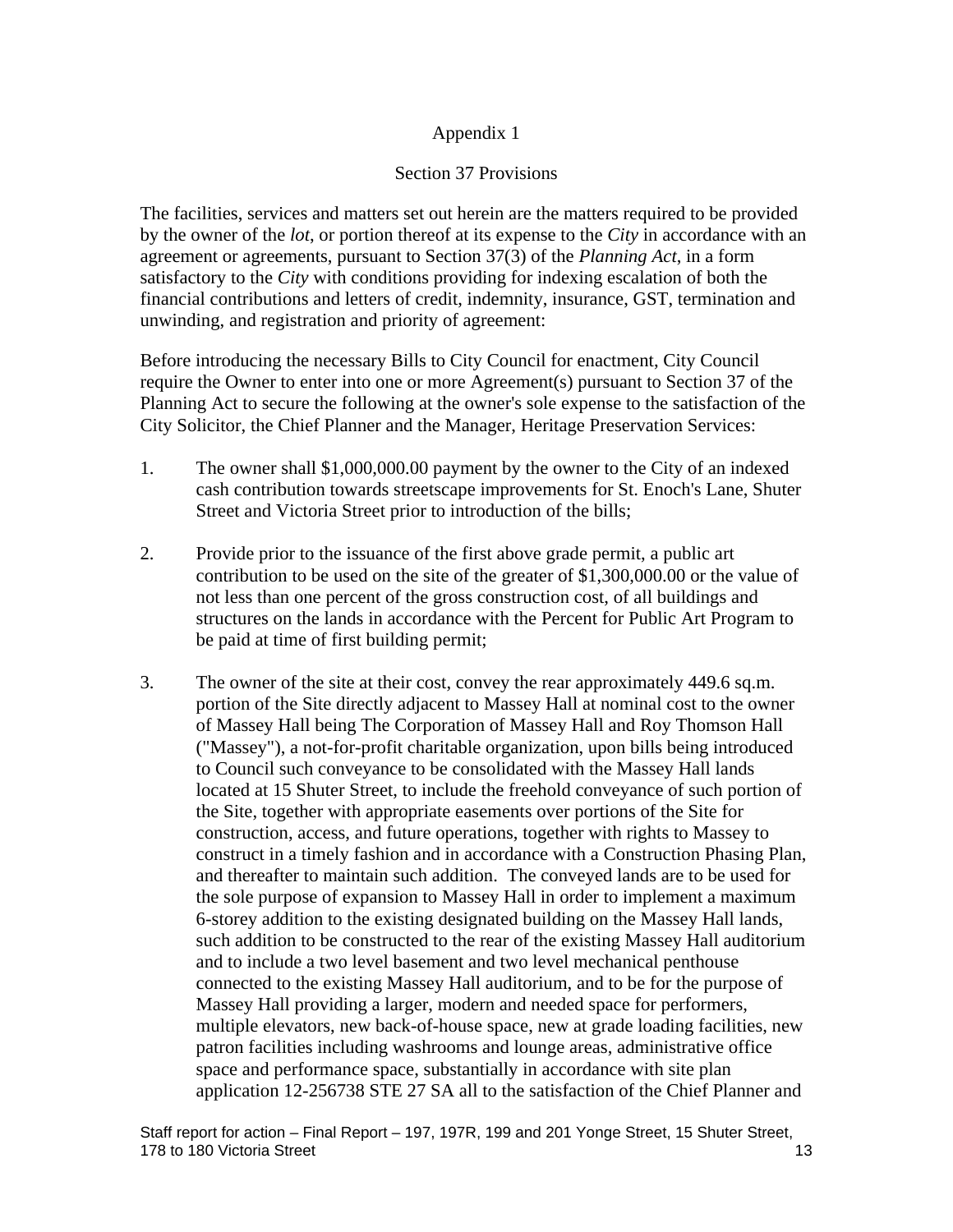the Manager, Heritage Preservation Services. Such easement(s) to provide access to such addition over the Site, on a permanent basis and during construction and completion of such addition;

- 4. The owner of the Site shall enter into and register a Three Party Agreement on title to the Site and the Massey Hall lands, with the City and the owner of the Massey Hall lands, to secure amongst other matters, the conveyance and easement(s) to Massey Hall, to ensure the limited purpose of the conveyance and easements required in 3.; a Construction Phasing Plan which provides for the construction of the owner's Development and the Massey Hall Development, as well as the operation of Massey Hall during construction and the necessary rights in order that Massey is reasonably able to construct in a timely manner the completion of the Massey Hall Development; to address the timing of any removal of all or any portion of the structure related to the Albert building and to require a Heritage Easement Agreement be entered into by the owner of Massey Hall with the City; and  $\blacksquare$
- 5. That amongst other matters, the removal of all or any portion of the structure related to the Albert building shall not occur until the City is satisfied that the Development will proceed immediately following, provided if the owner does not proceed and thereafter continue with construction of the Development within one year of providing notice of commencement of removal of all or any portion of the structure related to the Albert building, Massey may proceed to construct the Massey Hall Development, in phases or as one phase.
- 6. City Council require prior to the issuance of Final Site Plan Approval for all or any portion of the site through the Site Plan Approval process under Section 41(16) of the Planning Act and Section 114 of the City of Toronto Act that shall include such matters as:
	- i. provide a detailed Conservation Plan substantially in accordance with the conservation work described in the HIA to the satisfaction of the Manager Preservation Services;
	- ii. that the owner of the Site submit an Interpretation Plan that interprets the cultural heritage values of the heritage property on the Site and implement such Plan, to the satisfaction of the Manager, Heritage Preservation Services; and Services; and Services; and Services; and Services; and Services; and Services; and Services; and Services; and Services; and Services; and Services; and Services; and Services; and Services; and Services; an
	- ii. that the owner of the Site submit, implement and maintain a Lighting Plan for the sensitive illumination of the Yonge Street elevation of the heritage property on the Site to enhance the building's heritage character, to the satisfaction of the Manager, Heritage Preservation Services.